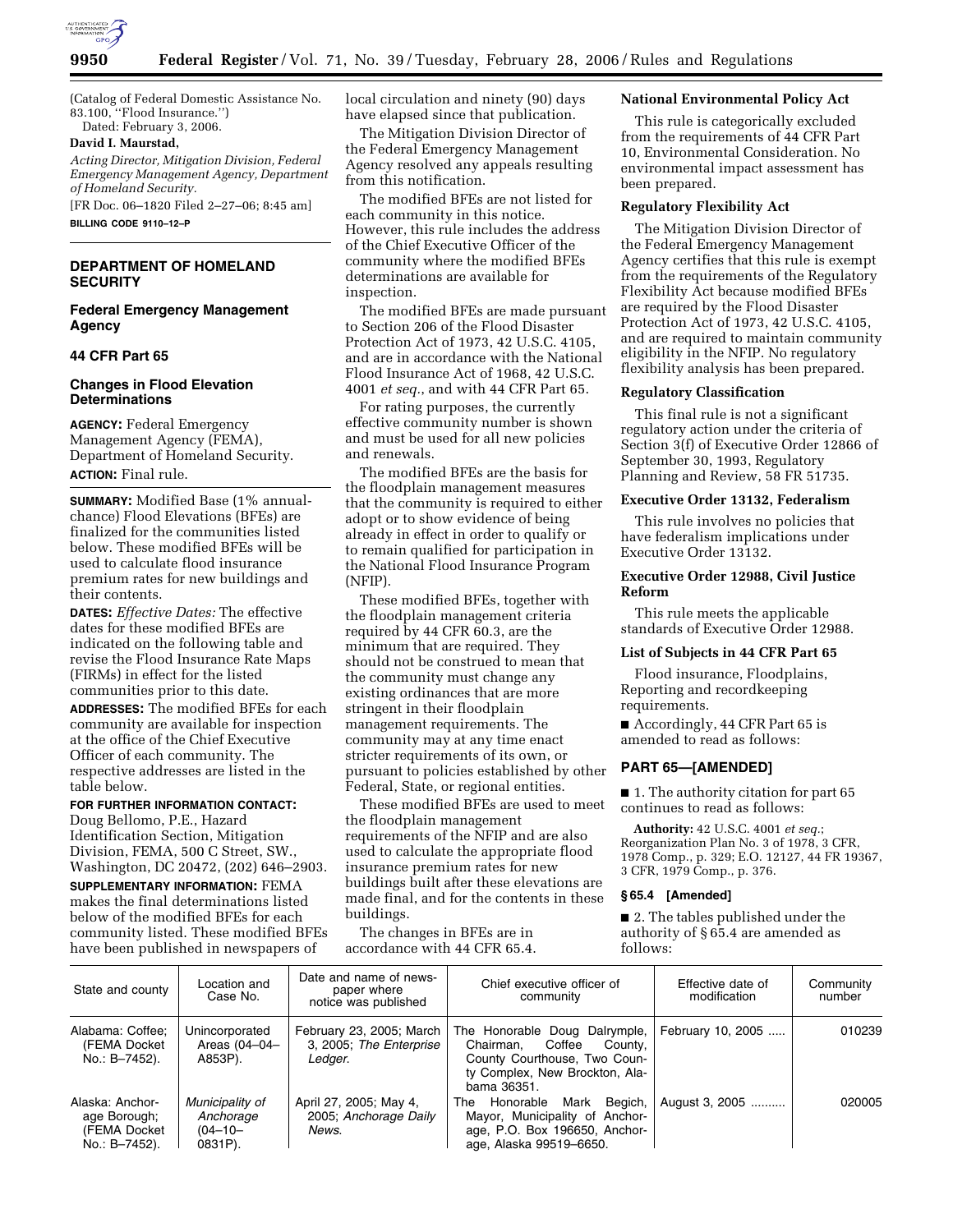| State and county                                              | Location and<br>Case No.                      | Date and name of news-<br>paper where<br>notice was published                | Chief executive officer of<br>community                                                                                                              | Effective date of<br>modification | Community<br>number |
|---------------------------------------------------------------|-----------------------------------------------|------------------------------------------------------------------------------|------------------------------------------------------------------------------------------------------------------------------------------------------|-----------------------------------|---------------------|
| Arizona:<br>Gila; (FEMA<br>Docket<br>$No.: B-$                | City of Globe<br>$(04 - 09 -$<br>0928P).      | June 16, 2004; June 23,<br>2004; Arizona Silver<br>Belt.                     | The Honorable Stanley Gibson,<br>Mayor, City of Globe, 150 North<br>Pine Street, Globe, Arizona                                                      | September 22, 2004                | 040029              |
| 7448).<br>Maricopa;<br>(FEMA<br>Docket<br>$No.: B-$           | City of Avondale<br>$(04 - 09 -$<br>0311P).   | June 17, 2004; June 24,<br>2004; Arizona Republic.                           | 85501.<br>The Honorable Ronald J. Drake,<br>Mayor, City of Avondale, 525<br>North<br>Central<br>Avenue,<br>Avondale, Arizona 85323.                  | September 23, 2004                | 040038              |
| 7448).<br>Maricopa;<br>(FEMA<br>Docket<br>$No.: B-$<br>7451). | City of Avondale<br>$(04 - 09 -$<br>0552P).   | January 6, 2005; January<br>13, 2005; Arizona Re-<br>public.                 | The Honorable Ronald J. Drake,<br>Mayor, City of Avondale, 525<br>Central<br>North<br>Avenue,<br>Avondale, Arizona 85323.                            | December 21, 2004                 | 040038              |
| Maricopa;<br>(FEMA<br>Docket<br>$No.: B-$<br>7448).           | Town of Buckeye<br>$(04 - 09 -$<br>0585P).    | June 17, 2004; June 24,<br>2004; Buckeye Valley<br>Newspaper.                | The Honorable Dusty Hull, Mayor,<br>Town of Buckeye, 100 North<br>Apache Road, Suite A, Buck-<br>eye, Arizona 85326.                                 | May 27, 2004                      | 040039              |
| Maricopa;<br>(FEMA<br>Docket<br>$No.: B-$                     | Town of Buckeye<br>$(04 - 09 -$<br>0544P).    | June 17, 2004; June 24,<br>2004; Buckeye Valley<br>Newspaper.                | The Honorable Dusty Hull, Mayor,<br>Town of Buckeye, 100 North<br>Apache Road, Suite A, Buck-<br>eye, Arizona 85326.                                 | May 27, 2004                      | 040039              |
| 7448).<br>Maricopa;<br>(FEMA<br>Docket<br>$No.: B-$           | Town of Care-<br>free $(04 - 09 -$<br>1301P). | December 23, 2004; De-<br>cember 30, 2004; Ari-<br>zona Business Gazette.    | The Honorable Edward C. Mor-<br>gan, Mayor, Town of Carefree,<br>P.O. Box 740, Carefree, Arizona<br>85377.                                           | November 24, 2004                 | 040126              |
| 7451).<br>Maricopa;<br>(FEMA<br>Docket<br>$No.: B-$           | City of Glendale<br>$(03 - 09 -$<br>1653P).   | September 23, 2004;<br>September 30, 2004;<br>Arizona Business Ga-<br>zette. | The Honorable Elaine M. Scruggs,<br>Mayor, City of Glendale, 5850<br>West Glendale Avenue, Glen-<br>dale, Arizona 85301.                             | December 30, 2004                 | 040045              |
| 7450).<br>Maricopa;<br>(FEMA<br>Docket<br>$No.: B-$           | City of Glendale<br>$(04 - 09 -$<br>0318P).   | September 23, 2004;<br>September 30, 2004;<br>Arizona Business Ga-<br>zette. | The Honorable Elaine M. Scruggs,<br>Mayor, City of Glendale, 5850<br>West Glendale Avenue, Glen-<br>dale, Arizona 85301.                             | December 30, 2004                 | 040045              |
| 7450).<br>Maricopa;<br>(FEMA<br>Docket<br>No.: B-             | City of Goodyear<br>$(03 - 09 -$<br>1653P).   | September 23, 2004;<br>September 30, 2004;<br>Arizona Business Ga-<br>zette. | М.<br>The<br>Honorable<br>James<br>Cavanaugh, Mayor,<br>City of<br>Goodyear, 190 North Litchfield<br>Road.<br>Goodyear,<br>Arizona,<br>85338.        | December 30, 2004                 | 040046              |
| 7450).<br>Maricopa;<br>(FEMA<br>Docket<br>$No.: B-$<br>7450). | City of Goodyear<br>$(03 - 09 -$<br>1653P).   | December 2, 2004; De-<br>cember 29, 2004; Ari-<br>zona Business Gazette.     | Honorable<br>James<br>The<br>М.<br>Cavanaugh,<br>Mayor,<br>City<br>of<br>Goodyear, 190 North Litchfield<br>Road,<br>Goodyear,<br>Arizona,<br>85338.  | December 30, 2004                 | 040046              |
| Maricopa;<br>(FEMA<br>Docket<br>No.: B-<br>7451).             | City of Goodyear<br>$(04 - 09 -$<br>0318P).   | September 23, 2004;<br>September 30, 2004;<br>Arizona Business Ga-<br>zette. | Honorable<br>James<br>М.<br>The<br>Cavanaugh,<br>Mayor,<br>City<br>of<br>Goodyear, 190 North Litchfield<br>Road,<br>Goodyear,<br>Arizona,<br>85338.  | March 10, 2005                    | 040046              |
| Maricopa;<br>(FEMA<br>Docket<br>$No.: B-$<br>7450).           | City of Litchfield<br>Park (03-09-<br>1653P). | September 23, 2004;<br>September 30, 2004;<br>Arizona Business Ga-<br>zette. | Honorable<br>Woodfin<br>J.<br>The<br>"Woody" Thomas, Mayor, City<br>of Litchfield Park, 214 West<br>Wigwam Boulevard, Litchfield,<br>Arizona, 85340. | December 30, 2004                 | 040128              |
| Maricopa;<br>(FEMA<br>Docket<br>$No.: B-$<br>7450).           | City of Peoria<br>$(04 - 09 -$<br>0960P).     | August 12, 2004; August<br>19, 2004; Arizona Busi-<br>ness Gazette.          | The Honorable John Keegan,<br>Mayor, City of Peoria, Municipal<br>Complex, 89401 West Monroe<br>Street, Peoria, Arizona, 85345.                      | November 18, 2004                 | 040050              |
| Maricopa;<br>(FEMA<br>Docket<br>$No.: B-$<br>7448).           | City of Phoenix<br>$(02 - 09 - 290P)$ .       | June 3, 2004; June 10,<br>2004; Arizona Business<br>Gazette.                 | Honorable<br>Phil Gordon,<br>The<br>Mayor, City of Phoenix, 200<br>West Washington Street, 11th<br>Floor, Phoenix, Arizona, 85003-<br>1611.          | September 9, 2004                 | 040051              |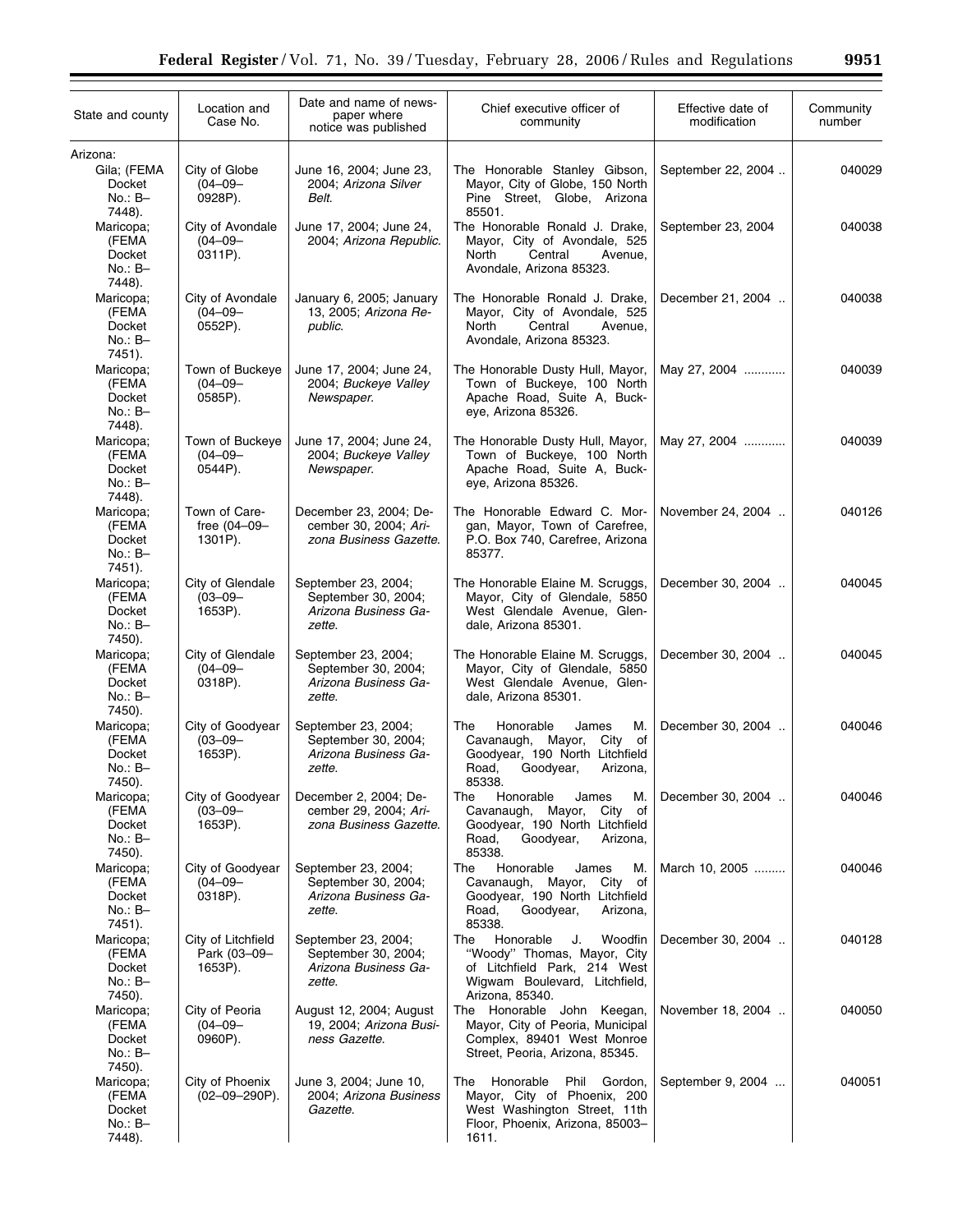÷.

| State and county                                    | Location and<br>Case No.                    | Date and name of news-<br>paper where<br>notice was published                | Chief executive officer of<br>community                                                                                                                               | Effective date of<br>modification | Community<br>number |
|-----------------------------------------------------|---------------------------------------------|------------------------------------------------------------------------------|-----------------------------------------------------------------------------------------------------------------------------------------------------------------------|-----------------------------------|---------------------|
| Maricopa;<br>(FEMA<br>Docket<br>$No.: B-$<br>7448). | City of Phoenix<br>$(02 - 09 -$<br>1019P).  | June 17, 2004; June 24,<br>2004; Arizona Business<br>Gazette.                | The Honorable Phil Gordon,<br>Mayor, City of Phoenix, 200<br>West Washington Street, 11th<br>Floor, Phoenix, Arizona, 85003-<br>1611.                                 | September 23, 2004                | 040051              |
| Maricopa;<br>(FEMA<br>Docket<br>$No.: B-$<br>7450). | City of Phoenix<br>$(04 - 09 -$<br>0716P).  | July 1, 2004; July 8,<br>2004; Arizona Business<br>Gazette.                  | The Honorable<br>Phil Gordon,<br>Mayor, City of Phoenix, 200<br>West Washington Street, 11th<br>Floor, Phoenix, Arizona, 85003-<br>1611.                              | June 22, 2004                     | 040051              |
| Maricopa;<br>(FEMA<br>Docket<br>$No.: B-$<br>7451). | City of Phoenix<br>$(03 - 09 -$<br>0448P).  | December 2, 2004; De-<br>cember 9, 2004; Ari-<br>zona Business Gazette.      | The Honorable<br>Phil Gordon.<br>Mayor, City of Phoenix, 200<br>West Washington Street, 11th<br>Floor, Phoenix, Arizona, 85003-<br>1611.                              | March 10, 2005                    | 040051              |
| Maricopa;<br>(FEMA<br>Docket<br>$No.: B-$<br>7451). | City of Goodyear<br>$(04 - 09 -$<br>0381P). | December 23, 2004; De-<br>cember 30, 2004; Ari-<br>zona Business Gazette.    | The Honorable<br>Phil Gordon,<br>Mayor, City of Phoenix, 200<br>West Washington Street, 11th<br>Floor, Phoenix, Arizona, 85003-<br>1611.                              | March 30, 2005                    | 040051              |
| Maricopa;<br>(FEMA<br>Docket<br>$No.: B-$<br>7452). | City of Phoenix<br>$(03 - 09 -$<br>0661P).  | April 21, 2004; April 28,<br>2004; Arizona Business<br>Gazette.              | Honorable<br>Phil Gordon,<br>The<br>Mayor, City of Phoenix, 200<br>West Washington Street, 11th<br>Floor, Phoenix, Arizona, 85003-<br>1611.                           | July 28, 2005                     | 040051              |
| Maricopa;<br>(FEMA<br>Docket<br>No.: B-<br>7451).   | City of Scotts-<br>dale (04-09-<br>1301P).  | December 23, 2004; De-<br>cember 30, 2004; Ari-<br>zona Business Gazette.    | The Honorable Mary Manross,<br>Mayor, City of Scottsdale, 3939<br>North Drinkwater Boulevard,<br>Scottsdale, Arizona, 85251.                                          | November 24, 2004                 | 045012              |
| Maricopa;<br>(FEMA<br>Docket<br>$No.: B-$<br>7452). | City of Scotts-<br>dale (05-09-<br>0403X).  | February 24 2005; March<br>3, 2005; Arizona Busi-<br>ness Gazette.           | The Honorable Mary Manross,<br>Mayor, City of Scottsdale, 3939<br>North Drinkwater Boulevard,<br>Scottsdale, Arizona, 85251.                                          | February 4, 2005                  | 045012              |
| Maricopa;<br>(FEMA<br>Docket<br>$No.: B-$<br>7448). | Unincorporated<br>Areas (04-09-<br>0311P).  | June 17, 2004; June 24,<br>2004; Arizona Republic.                           | The<br>Honorable<br>Andrew<br>W.<br>Kunasek, Chairman, Maricopa<br>County, Board of Supervisors,<br>301 West Jefferson Street, 10th<br>Floor, Phoenix, Arizona 85003. | September 23, 2004                | 040037              |
| Maricopa;<br>(FEMA<br>Docket<br>$No.: B-$<br>7450). | Unincorporated<br>Areas (03-09-<br>1653P).  | September 23, 2005;<br>September 30, 2004;<br>Arizona Business Ga-<br>zette. | W.<br>Honorable<br>Andrew<br>The<br>Kunasek, Chairman, Maricopa<br>County, Board of Supervisors,<br>301 West Jefferson Street, 10th<br>Floor, Phoenix, Arizona 85003. | December 30, 2004                 | 040037              |
| Maricopa:<br>(FEMA<br>Docket<br>No.: B-<br>7450).   | Unincorporated<br>Areas (04-09-<br>0318P).  | September 23, 2004;<br>September 30, 2004;<br>Arizona Business Ga-<br>zette. | The<br>Honorable<br>Andrew<br>W.<br>Kunasek, Chairman, Maricopa<br>County, Board of Supervisors,<br>301 West Jefferson Street, 10th<br>Floor, Phoenix, Arizona 85003. | December 30, 2004                 | 040037              |
| Maricopa;<br>(FEMA<br>Docket<br>$No.: B-$<br>7451). | Unincorporated<br>Areas (03-09-<br>1190P).  | October 21, 2004; Octo-<br>ber 28, 2004; Arizona<br><b>Business Gazette.</b> | Honorable<br>Andrew<br>W.<br>The<br>Kunasek, Chairman, Maricopa<br>County Board of Supervisors,<br>301 West Jefferson Street, 10th<br>Floor, Phoenix, Arizona 85003.  | October 12, 2005                  | 040037              |
| Maricopa;<br>(FEMA<br>Docket<br>$No.: B-$<br>7451). | Unincorporated<br>Areas (04-09-<br>0552P).  | January 6, 2005; January<br>13, 2005; Arizona Re-<br>public.                 | Honorable<br>Andrew<br>The<br>W.<br>Kunasek, Chairman, Maricopa<br>County Board of Supervisors,<br>301 West Jefferson Street, 10th<br>Floor, Phoenix, Arizona 85003.  | December 21, 2004                 | 040037              |
| Pima; (FEMA<br>Docket<br>No.: B-<br>7448).          | Town of Marana<br>$(02 - 09 -$<br>1039P).   | June 10, 2004; June 17,<br>2004; Tucson Citizen.                             | The Honorable Bobby Sutton, Jr.,<br>Mayor, Town of Marana, 13251<br>North<br>Lon<br>Adams<br>Road,<br>Marana, Arizona 85653.                                          | September 16, 2004                | 040118              |
| Pima; (FEMA<br>Docket No.<br>B-7448).               | Town of Marana<br>$(04 - 09 -$<br>0308P).   | May 6, 2004; May 13,<br>2004; Daily Territorial.                             | The Honorable Bobby Sutton, Jr.,<br>Mayor, Town of Marana, 13251<br>North<br>Lon<br>Adams<br>Road,<br>Marana, Arizona 85653.                                          | August 12, 2004                   | 040118              |
| Pima; (FEMA<br>Docket<br>$No.: B-$<br>7451).        | Town of Marana<br>$(03 - 09 -$<br>1071P).   | December 2, 2004; De-<br>cember 9, 2004; Tuc-<br>son Citizen.                | The Honorable Bobby Sutton, Jr.,<br>Mayor, Town of Marana, 13251<br>Adams<br>North<br>Lon<br>Road,<br>Marana, Arizona 85653.                                          | March 10, 2005                    | 040118              |

 $\equiv$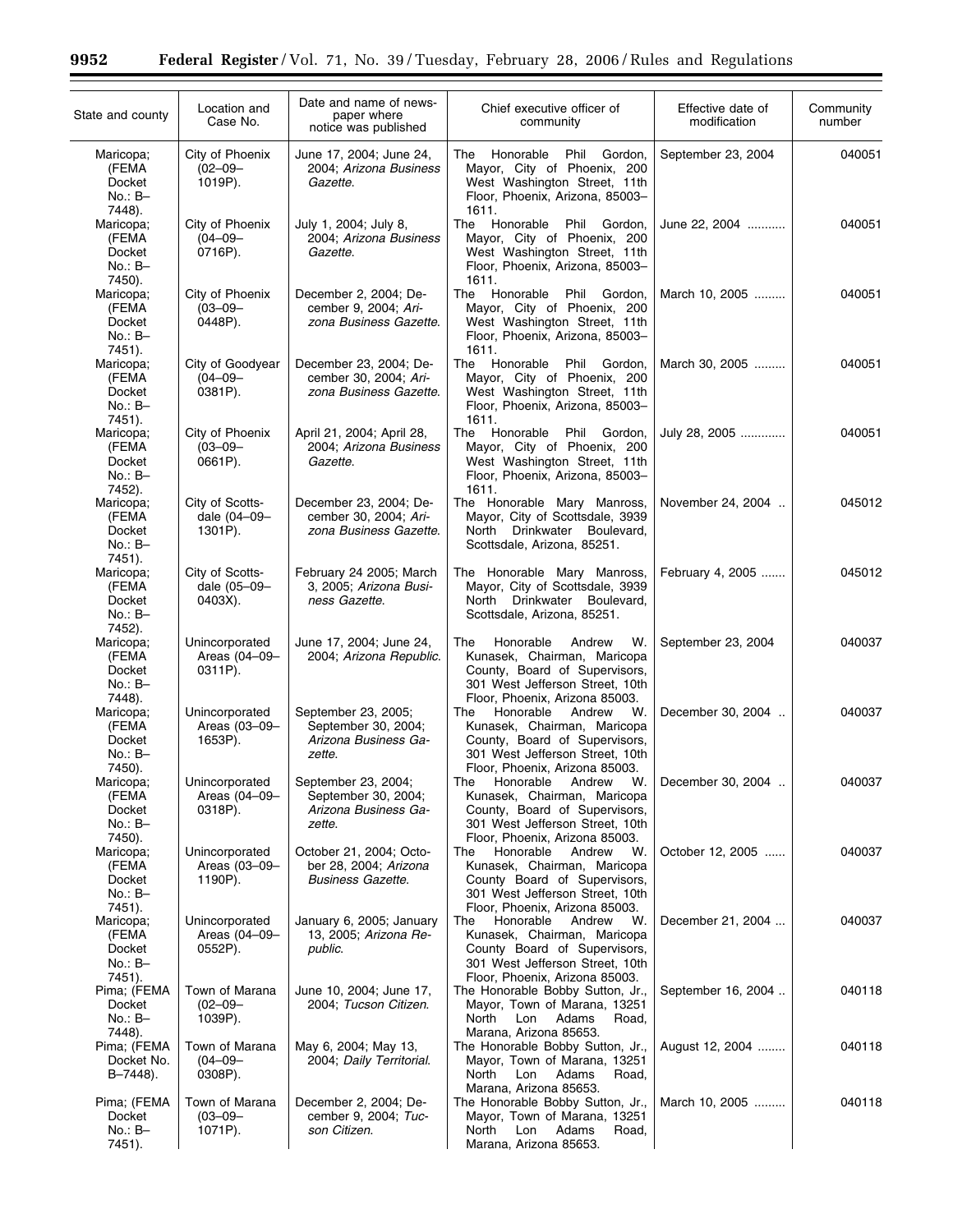| State and county                                               | Location and<br>Case No.                      | Date and name of news-<br>paper where<br>notice was published              | Chief executive officer of<br>community                                                                                                                      | Effective date of<br>modification | Community<br>number |
|----------------------------------------------------------------|-----------------------------------------------|----------------------------------------------------------------------------|--------------------------------------------------------------------------------------------------------------------------------------------------------------|-----------------------------------|---------------------|
| Pima; (FEMA<br>Docket<br>$No.: B-$<br>7451).                   | Town of Marana<br>$(04 - 09 -$<br>0697P).     | December 16, 2004; De-<br>cember 23, 2004; Daily<br>Territorial.           | The Honorable Bobby Sutton, Jr.,<br>Mayor, Town of Marana, 13251<br>North<br>Lon<br>Adams<br>Road,<br>Marana, Arizona 85653.                                 | March 23, 2005                    | 040118              |
| Pima; (FEMA<br>Docket<br>$No.: B-$<br>7452).                   | Town of Marana<br>$(03 - 09 -$<br>1149P).     | April 28, 2005; May 5,<br>2005; Daily Territorial.                         | The Honorable Bobby Sutton, Jr.,<br>Mayor, Town of Marana, 13251<br>Adams<br>Road,<br>North<br>Lon<br>Marana, Arizona 85653.                                 | August 4, 2005                    | 040118              |
| Pima; (FEMA<br>Docket<br>$No.: B-$<br>7450).                   | City of Tucson<br>$(04 - 09 -$<br>0621P).     | July 29, 2004; August 5,<br>2004; Daily Territorial.                       | The Honorable Bob Walkup,<br>Mayor, Town of Tucson, 255<br>West Alameda Street, Tucson,<br>Arizona 85701.                                                    | November 4, 2004                  | 040076              |
| Pima; (FEMA<br>Docket<br>$No.: B-$<br>7452).                   | City of Tucson<br>$(04 - 09 -$<br>0547P).     | April 21, 2005; April 28,<br>2005; Daily Territorial.                      | Honorable Bob Walkup,<br>The<br>Mayor, City of Tucson, City Hall,<br>255 West Alameda Street, Tuc-<br>son, Arizona 85701.                                    | July 28, 2005                     | 040076              |
| Pima; (FEMA<br>Docket<br>$No.: B-$<br>7448).                   | Unincorporated<br>Areas (02-09-<br>1039P).    | June 10, 2004; June 17,<br>2004; Tucson Citizen.                           | The Honorable Sharon Bronson,<br>Chair, Pima County, Board of<br>Supervisors, 130 West Con-<br>gress Street, 11th Floor, Tuc-<br>son, Arizona 85701.         | September 16, 2004                | 040073              |
| Pima; (FEMA<br>Docket<br>$No.: B-$<br>7451).                   | Unincorporated<br>Areas (03-09-<br>1071P).    | December 2, 2004; De-<br>cember 9, 2004; Tuc-<br>son Citizen.              | The Honorable Sharon Bronson,<br>Chair, Pima County, Board of<br>Supervisors, 130 West Con-<br>gress Street, 11th Floor, Tuc-<br>son. Arizona 85701.         | March 10, 2005                    | 040073              |
| Pima; (FEMA<br>Docket<br>$No.: B-$<br>7451).                   | Unincorporated<br>Areas (03-09-<br>1300P).    | November 10, 2004; No-<br>vember 18, 2004; Daily<br>Territorial.           | The Honorable Sharon Bronson,<br>Chair, Pima County, Board of<br>Supervisors, 130 West Con-<br>gress Street, 11th Floor, Tuc-<br>son, Arizona 85701.         | October 26, 2004                  | 040073              |
| Pinal; (FEMA<br>Docket<br>$No.: B-$<br>7451).                  | Unincorporated<br>Areas (03-09-<br>1071P).    | December 1, 2004; De-<br>cember 8, 2004; Cop-<br>per Basin News.           | The Honorable Lionel D. Ruiz,<br>Chairman, Pinal County Board<br>of Supervisors, P.O. Box 827,<br>Florence, Arizona 85232.                                   | March 10, 2004                    | 040077              |
| Pima; (FEMA<br>Docket<br>$No.: B-$<br>7452).                   | Unincorporated<br>Areas (03-09-<br>1149P).    | April 28, 2005; May 5,<br>2005; Daily Territorial.                         | The Honorable Sharon Bronson,<br>Chair, Pima County, Board of<br>Supervisors, 130 West Con-<br>gress Street, 11th Floor, Tuc-<br>son, Arizona 85701.         | August 4, 2005                    | 040073              |
| Yavapai;<br>(FEMA<br>Docket<br>$No.: B-$<br>7450).             | Town of Prescott<br>Valley (03-09-<br>1663P). | July 8, 2004; July 15,<br>2004; Prescott Daily<br>Courier.                 | Honorable<br>Richard<br>The<br>Killingsworth, Mayor, Town of<br>Prescott Valley, Civic Center,<br>7501 East Civic Circle, Prescott<br>Valley, Arizona 86314. | October 14, 2004                  | 040121              |
| Yavapai;<br>(FEMA<br>Docket<br>No.: B-<br>7450).               | Unincorporated<br>Areas (04-09-<br>0725P).    | July 22, 2004; July 29,<br>2004; Prescott Daily<br>Courier.                | Honorable Lorna<br>Street.<br>The<br>Chairman,<br>Yavapai<br>County,<br>Board of Supervisors, 1015 Fair<br>Street, Room 310, Prescott, Ari-<br>zona 86301.   | October 28, 2004                  | 040093              |
| Yuma;<br>(FEMA<br>Docket<br>$No.: B-$<br>7451).<br>California: | Unincorporated<br>Areas (04-09-<br>0557P).    | December 23, 2004; De-<br>cember 30, 2004;<br>Yuma Sun.                    | The Honorable Lucy Shipp, Chair-<br>man, Yuma County Board of<br>Supervisors, 198 South Main<br>Street, Yuma, Arizona 85364.                                 | March 30, 2005                    | 040099              |
| Alameda;<br>(FEMA<br>Docket<br>No.: B-<br>7452).               | City of Hayward<br>$(04 - 09 -$<br>0592P).    | April 23, 2005; April 30,<br>2005; Daily Review.                           | The Honorable Roberta Cooper,<br>Mayor, City of Hayward, 777 B<br>Hayward,<br>California<br>Street,<br>94541-5007.                                           | April 11, 2005                    | 065033              |
| Butte; (FEMA<br>Docket<br>$No.: B-$<br>7451).                  | City of Chico<br>$(04 - 09 -$<br>0415P).      | December 23, 2004; De-<br>cember 30, 2004;<br>Chico Enterprise-<br>Record. | The Honorable Maureen Kirk,<br>Mayor, City of Chico, P.O. Box<br>3420, Chico, California 95927.                                                              | March 31, 2005                    | 060746              |
| Contra<br>Costa;<br>(FEMA<br>Docket<br>$No.: B-$<br>7450).     | City of Clayton<br>$(04 - 09 -$<br>0463P).    | August 26, 2004; Sep-<br>tember 2, 2004; Contra<br>Costa Times.            | The Honorable Peter Laurence,<br>Mayor, City of Clayton, Clayton<br>City Hall, 6000 Heritage Trail,<br>Clayton, California 94517-0280.                       | December 2, 2004                  | 050027              |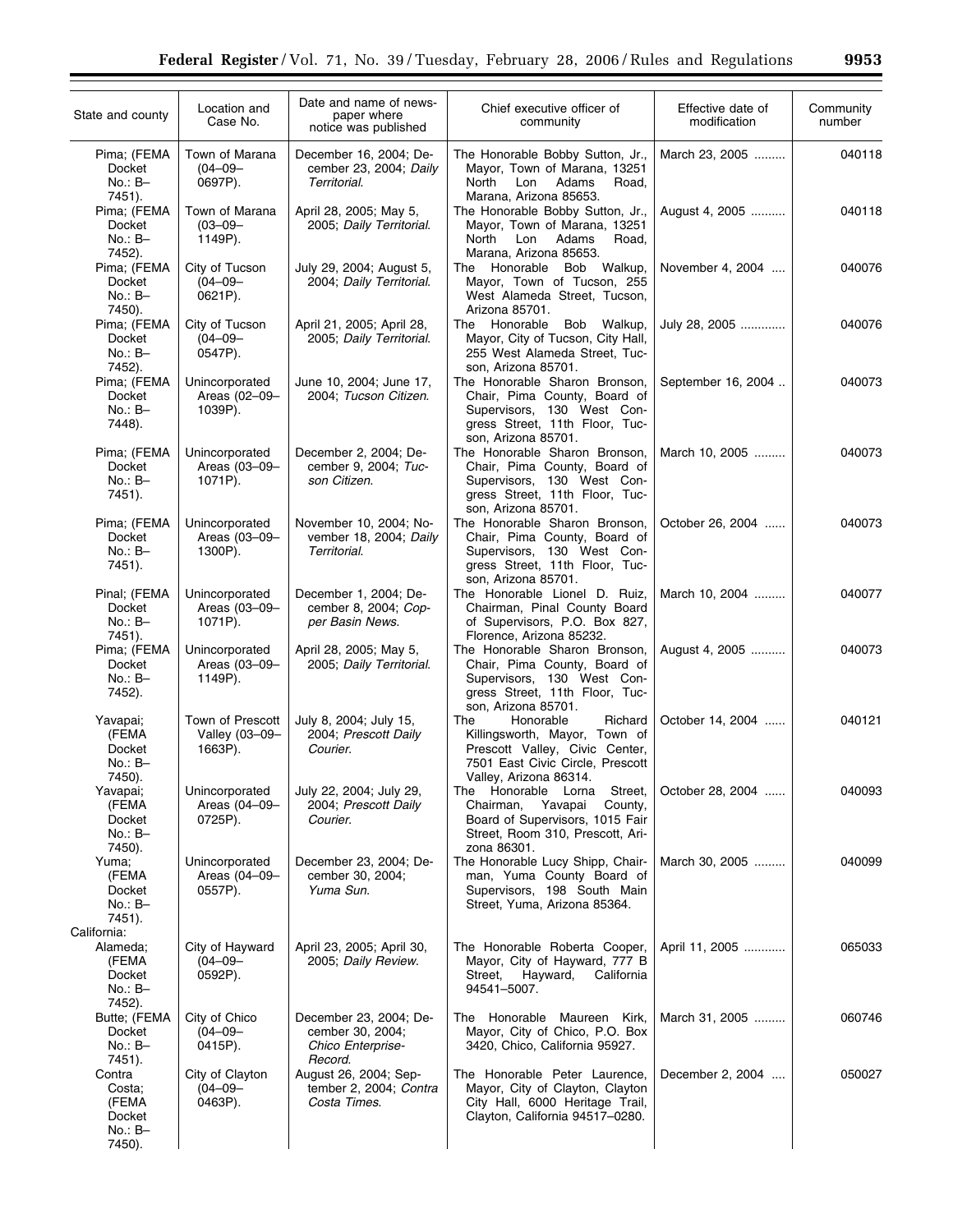÷.

| State and county                                                     | Location and<br>Case No.                    | Date and name of news-<br>paper where<br>notice was published          | Chief executive officer of<br>community                                                                                                                                 | Effective date of<br>modification | Community<br>number |
|----------------------------------------------------------------------|---------------------------------------------|------------------------------------------------------------------------|-------------------------------------------------------------------------------------------------------------------------------------------------------------------------|-----------------------------------|---------------------|
| Contra<br>Costa;<br>(FEMA<br>Docket<br>$No.: B-$<br>7450).           | City of Clayton<br>$(04 - 09 -$<br>0463P).  | August 26, 2004; Sep-<br>tember 2, 2004; Contra<br>Costa Times.        | The Honorable Peter Laurence,<br>Mayor, City of Clayton, Clayton<br>City Hall, 6000 Heritage Trail,<br>Clayton, California 94517-0280.                                  | December 2, 2004                  | 060027              |
| Contra<br>Costa;<br>(FEMA<br>Docket<br>$No.: B-$<br>7450).           | City of Concord<br>$(04 - 09 -$<br>0463P).  | August 26, 2004; Sep-<br>tember 2, 2004; Contra<br>Costa Times.        | The Honorable Mark Peterson,<br>Mayor, City of Concord, Con-<br>cord City Hall, 1950 Parkside<br>Drive,<br>Concord,<br>California<br>94519.                             | December 2, 2004                  | 065022              |
| Contra<br>Costa:<br>(FEMA<br>Docket<br>$No.: B-$<br>7452).           | City of Hercules<br>$(05 - 09 -$<br>0327P). | April 14, 2005; April 21,<br>2005; West County<br>Times.               | The Honorable Frank Batara,<br>Mayor, City of Hercules, 111<br>Civic Drive, Hercules, California<br>94547.                                                              | July 21, 2005                     | 060434              |
| Kern;;<br>(FEMA<br>Docket<br>$No.: B-$<br>7450).                     | Unincorporated<br>Areas (04-09-<br>0755P).  | August 26, 2004; Sep-<br>tember 2, 2004; Ba-<br>kersfield Californian. | Mr. John McQuiston, Chairman,<br>Kern County, Board of Super-<br>visors 1115 Truxtun Avenue,<br>Fifth Floor, Bakersfield, Cali-<br>fornia 93301.                        | July 23, 2004                     | 060075              |
| Los Angeles;<br>; $(FEMA)$<br>Docket<br>$No.: B-$<br>7452).          | City of Agoura<br>Hills (04-09-<br>1686P).  | March 24, 2005; March<br>31, 2005; The Acorn.                          | The Honorable Denis Weber,<br>Mayor, City of Agoura Hills,<br>30001 Ladyface Court, Agoura<br>Hills, California 91301.                                                  | June 30, 2005                     | 065072              |
| Los Angeles;<br>; (FEMA<br>Docket<br>$No.: B-$                       | City of Burbank<br>$(02 - 09 - 874P)$ .     | June 16, 2004; June 23,<br>2004; Burbank Leader.                       | The Honorable Stacey Murphy,<br>Mayor, City of Burbank, P.O.<br>Box 6459, Burbank, California<br>91510-6459.                                                            | May 20, 2004                      | 065018              |
| 7448).<br>Los Angeles;<br>; (FEMA<br>Docket<br>No.: B-               | City of Palmdale<br>$(04 - 09 -$<br>1388P). | December 2, 2004; De-<br>cember 9, 2004; Los<br>Angeles Times.         | The Honorable James C. Ledford,<br>Jr., Mayor, City of Palmdale,<br>38300 North Sierra Highway,<br>Palmdale,<br>California 93550–<br>4798.                              | March 10, 2005                    | 060144              |
| 7451).<br>Los Angeles;<br>$;$ (FEMA<br>Docket<br>$No.: B-$<br>7451). | Unincorporated<br>Areas (04-09-<br>1388P).  | December 2, 2004; De-<br>cember 9, 2004; Los<br>Angeles Times.         | The Honorable Don Knabe, Chair-<br>man, Los Angeles County,<br>Board of Supervisors, 500 West<br>Temple Street, Room 866, Los<br>Angeles, California 90012.             | March 10, 2005                    | 065043              |
| Riverside;;<br>(FEMA<br>Docket<br>$No.: B-$<br>7450).                | City of Corona<br>$(04 - 09 -$<br>0832P).   | July 22, 2004; July 29,<br>2004; Press Enterprise.                     | The Honorable Jeff Miller, Mayor,<br>City of Corona, 815 West Sixth<br>Street, Corona, California 92882.                                                                | October 28, 2004                  | 060250              |
| Sacramento:<br>; (FEMA<br>Docket<br>No.: B-<br>7450).                | Unincorporated<br>Areas (04-09-<br>0420P).  | October 7, 2004; October<br>14, 2004; Daily Re-<br>corder.             | The Honorable Muriel Johnson,<br>Chair,<br>Sacramento<br>County,<br>Board of Supervisors, 700 H<br>Street, Suite 2450, Sacramento,<br>California 95814.                 | January 13, 2005                  | 060262              |
| San Diego; ;<br>(FEMA<br>Docket<br>$No.: B-$<br>7452).               | City of Chula<br>Vista (04-09-<br>1682P).   | March 22, 2005; March<br>29, 2005; San Diego<br>Union-Tribune.         | Honorable<br>Stephen<br>The<br>C.<br>Padilla, Mayor, City of Chula<br>276 Fourth Avenue,<br>Vista,<br>Chula Vista, California 91910.                                    | June 28, 2005                     | 065021              |
| San Diego;<br>(FEMA<br>Docket<br>$No.: B-$<br>7448).                 | City of Escon-<br>dido (03-09-<br>1334P).   | June 10, 2004; June 17,<br>2004; North County<br>Times.                | The Honorable Lori Pfeiler, Mayor,<br>City of Escondido, 201 North<br>Broadway, Escondido, California<br>92025.                                                         | May 21, 2004                      | 060290              |
| San Diego;<br>(FEMA<br>Docket<br>$No.: B-$<br>7450).                 | City of National<br>City (04-09-<br>1445X). | July 29, 2004; August 5,<br>2004; San Diego<br>Union-Tribune.          | Honorable Nick Inzunza,<br>The<br>Mayor, City of National City, Na-<br>tional City Civic Center, 1243<br>National City Boulevard, Na-<br>tional City, California 91950. | November 4, 2004                  | 060293              |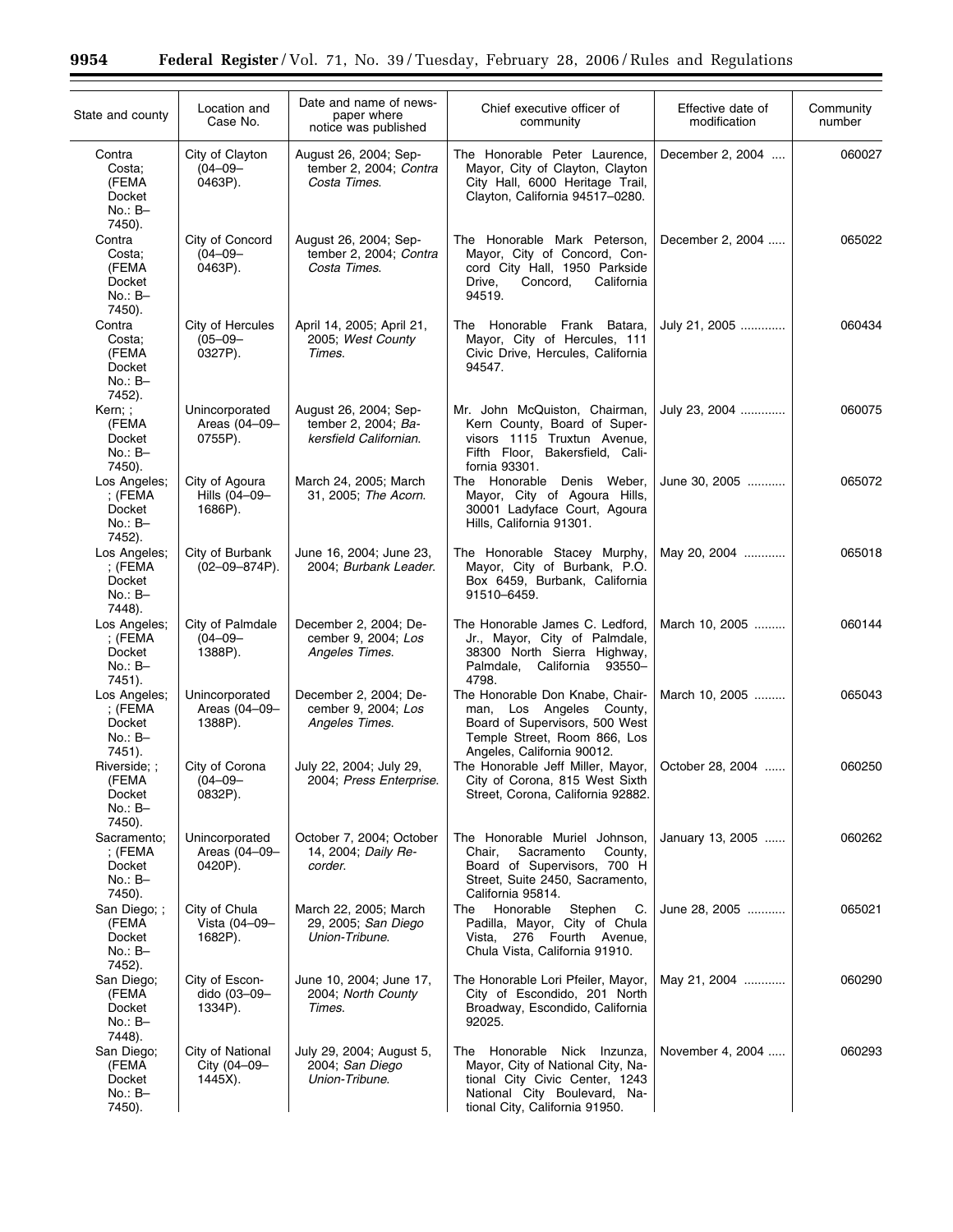| State and county                                              | Location and<br>Case No.                         | Date and name of news-<br>paper where<br>notice was published            | Chief executive officer of<br>community                                                                                                                                                       | Effective date of<br>modification | Community<br>number |
|---------------------------------------------------------------|--------------------------------------------------|--------------------------------------------------------------------------|-----------------------------------------------------------------------------------------------------------------------------------------------------------------------------------------------|-----------------------------------|---------------------|
| San Diego;<br>(FEMA<br>Docket<br>$No.: B-$<br>7451).          | City of Poway;<br>$(03 - 09 -$<br>1583P).        | January 27, 2005; Feb-<br>ruary 3, 2005; Poway<br>News Chieftain.        | The Honorable Mickey Cafagna,<br>Mayor, City of Poway, P.O. Box<br>789, Poway, California 92074-<br>0789.                                                                                     | May 5, 2005                       | 060702              |
| San Diego;<br>(FEMA<br>Docket<br>$No.: B-$<br>7448).          | City of San<br>Diego (02-09-<br>0909X).          | April 29, 2004; May 6,<br>2004; San Diego Daily<br>Transcript.           | The Honorable Richard M. Mur-<br>phy, Mayor, City of San Diego,<br>202 C Street, 11th Floor, San<br>Diego, California 92101.                                                                  | August 5, 2004;                   | 060295              |
| San Diego;<br>(FEMA<br>Docket<br>$No.: B-$<br>7451).          | City of San<br>Diego (04-09-<br>1311P).          | November 4, 2004; No-<br>vember 11, 2004; San<br>Diego Daily Transcript. | The Honorable Dick Murphy,<br>Mayor, City of San Diego, 202<br>C Street, 11th Floor, San Diego,<br>California 92101.                                                                          | February 10, 2005                 | 060295              |
| San Diego;<br>(FEMA<br>Docket<br>$No.: B-$<br>7452).          | City of San<br>Diego (04-09-<br>1682P).          | March 22, 2005; March<br>29, 2005; San Diego<br>Union-Tribune.           | The Honorable Dick Murphy,<br>Mayor, City of San Diego, 202<br>"C" Street, Eleventh Floor, San<br>Diego, California 92101.                                                                    | June 28, 2005                     | 065295              |
| San Diego;<br>(FEMA<br>Docket<br>$No.: B-$<br>7450).          | City of Vista (03-<br>09-1498P).                 | August 19, 2004; August<br>26, 2004; North County<br>Times.              | The Honorable Morris Vance,<br>Mayor, City of Vista, P.O. Box<br>1988, Vista, California 92085.                                                                                               | November 26, 2004                 | 060297              |
| San Diego;<br>(FEMA<br>Docket<br>$No.: B-$<br>7448).          | Unincorporated<br>Areas (04-09-<br>0909X).       | April 29, 2004; May 6,<br>2004; San Diego Daily<br>Transcript.           | The Honorable Dianne Jacob,<br>Chairwoman, San Diego Coun-<br>ty, Board of Supervisors, 1600<br>Pacific Highway, Room 335,<br>San Diego, California 92101.                                    | August 5, 2004                    | 060284              |
| San Diego;<br>(FEMA<br>Docket<br>$No.: B-$<br>7448).          | Unincorporated<br>Areas (03-09-<br>1334P).       | June 10, 2004; June 17,<br>2004; North County<br>Times.                  | The Honorable Greg Cox, Chair-<br>woman, San Diego County,<br>Board of Supervisors, 1600 Pa-<br>cific Highway, Room 335, San                                                                  | May 21, 2004                      | 060284              |
| Santa Bar-<br>bara:<br>(FEMA<br>Docket<br>$No.: B-$<br>7450). | Unincorporated<br>Areas (03-09-<br>1650P).       | September 2, 2004; Sep-<br>tember 9, 2004; Santa<br>Barbara News-Press.  | Diego, California 92101.<br>The Honorable Joseph Centeno,<br>Chair, Santa Barbara County,<br>Board of Supervisors, 511 East<br>Lakeside Parkway, Suite 141,<br>Santa Maria, California 93455. | December 9, 2004                  | 060331              |
| San Diego;<br>(FEMA<br>Docket<br>No.: B-<br>7452).            | Unincorporated<br>Areas (04-09-<br>1360P).       | March 24, 2005; March<br>31, 2005; San Diego<br>Union-Tribune.           | The Honorable Dianne Jacob,<br>Chairperson, San Diego County,<br>Board of Supervisors, County<br>Administration Center, 1600 Pa-<br>cific Highway, San Diego, Cali-<br>fornia 92101.          | March 10, 2005                    | 060284              |
| Santa Clara;<br>(FEMA<br>Docket<br>$No.: B-$<br>7450).        | City of San Jose<br>$(04 - 09 -$<br>0959P).      | August 5, 2004; August<br>12, 2004; San Jose<br><b>Mercury News.</b>     | The Honorable Ron Gonzales,<br>Mayor, City of San Jose, 801<br>North First Street, San Jose,<br>California 95110.                                                                             | November 12, 2004                 | 060349              |
| Solano;<br>(FEMA<br>Docket<br>$No.: B-$<br>7448).             | City of Fairfield<br>$(04 - 09 -$<br>0394P).     | April 29, 2004; May 6,<br>2004; Daily Republic.                          | The Honorable Karin MacMillan,<br>Mayor, City of Fairfield, 1000<br>Webster Street, Fairfield, Cali-<br>fornia 94533.                                                                         | August 5, 2004                    | 060370              |
| Ventura;<br>(FEMA<br>Docket<br>No.: B-<br>7450).<br>Colorado: | City of Simi Val-<br>ley (04-09-<br>0054P).      | October 14, 2004; Octo-<br>ber 21, 2004; Ventura<br>County Star.         | The Honorable William Davis,<br>Mayor, City of Simi Valley, 2929<br>Tapo Canyon Road, Simi Val-<br>ley, California 93063-2199.                                                                | January 20, 2005                  | 060421              |
| Adams:<br>(FEMA<br>Docket<br>No.: B-<br>7452).                | City of Com-<br>merce City<br>(04–08–<br>0577P). | February 2, 2005; Feb-<br>ruary 9, 2005; Brighton<br>Standard-Blade.     | The Honorable Sean Ford, Mayor,<br>City of Commerce City, 5291<br>East 60th Avenue, Blade Com-<br>merce City, Colorado 80022.                                                                 | May 11, 2005                      | 080006              |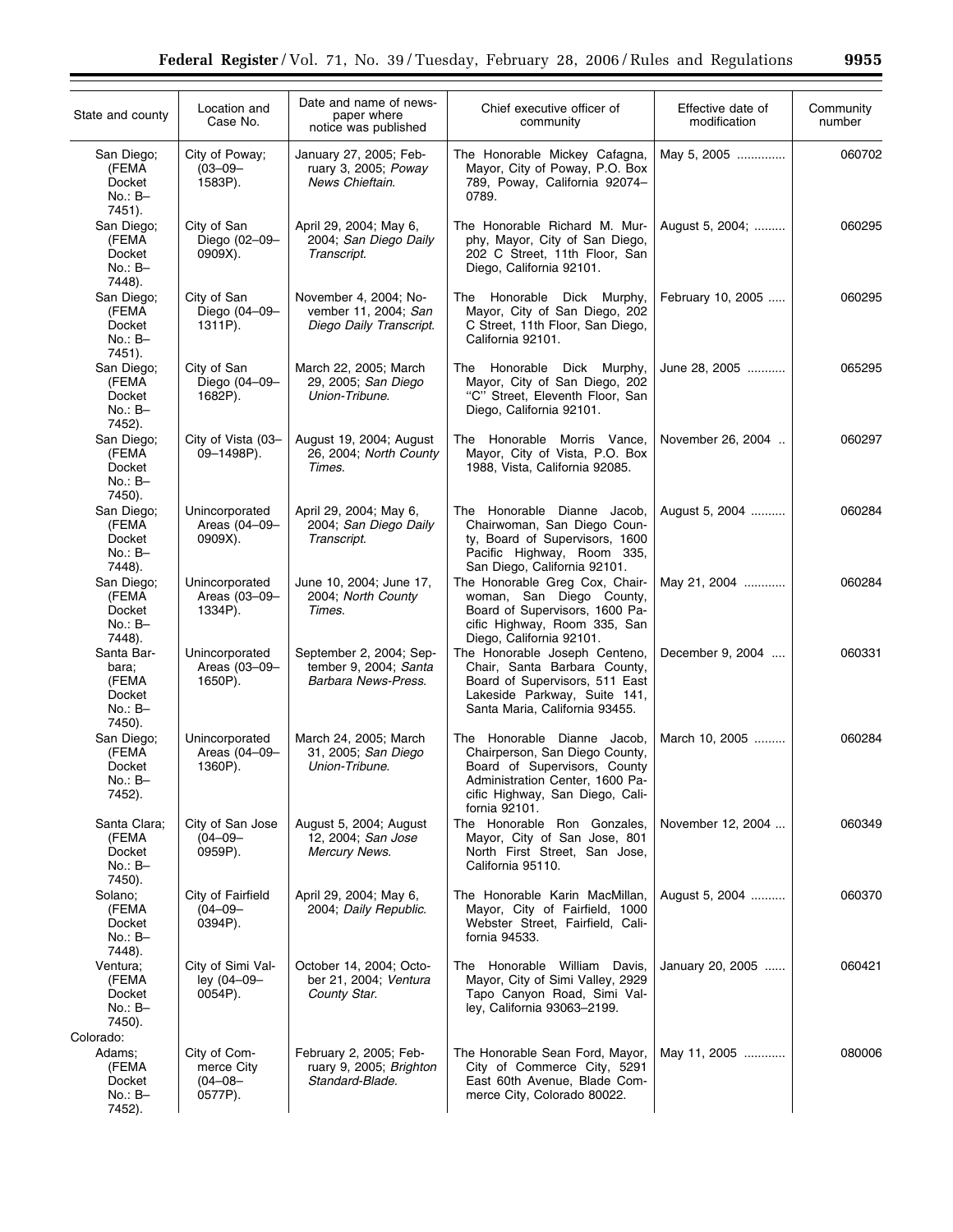÷.

| State and county                                             | Location and<br>Case No.                        | Date and name of news-<br>paper where<br>notice was published                      | Chief executive officer of<br>community                                                                                                              | Effective date of<br>modification | Community<br>number |
|--------------------------------------------------------------|-------------------------------------------------|------------------------------------------------------------------------------------|------------------------------------------------------------------------------------------------------------------------------------------------------|-----------------------------------|---------------------|
| Adams:<br>(FEMA<br>Docket<br>$No.: B-$                       | City of Thornton<br>$(04 - 08 -$<br>0577P).     | February 2, 2005; Feb-<br>ruary 9, 2005; Brighton<br>Standard-Blade.               | Honorable<br>Noel<br>Busck,<br>The<br>Mayor, City of Thornton, 9500<br>Civic Center Drive, Thornton,<br>Colorado 80229.                              | May 11, 2005                      | 080007              |
| 7452).<br>Adams;<br>(FEMA<br>Docket<br>$No.: B-$<br>7448).   | Unincorporated<br>Areas (02-08-<br>250P).       | June 23, 2004; June 30,<br>2004; Brighton Stand-<br>ard-Blade.                     | The Honorable Elaine T. Valente,<br>Chairperson, Adams County<br>Board of Commissioners, 450<br>South Fourth Avenue, Brighton,<br>Colorado 80601.    | September 29, 2004                | 080001              |
| Adams:<br>(FEMA<br>Docket<br>$No.: B-$<br>7448).             | Unincorporated<br>Areas (03-08-<br>0677P).      | April 9, 2004; April 16,<br>2004; Eastern Colorado<br>News.                        | The Honorable Elaine T. Valente,<br>Chairperson, Adams County<br>Board of Commissioners, 450<br>South Fourth Avenue, Brighton,<br>Colorado 80601.    | July 16, 2004                     | 080001              |
| Adams:<br>(FEMA<br><b>Docket</b><br>$No.: B-$<br>7452).      | Unincorporated<br>Areas (04-08-<br>0577P).      | February 2, 2005; Feb-<br>ruary 9, 2005; Brighton<br>Standard-Blade.               | The Honorable Elaine T. Valente,<br>Chairperson, Adams County<br>Board of Commissioners, 450<br>South Fourth Avenue, Brighton,<br>Colorado 80601.    | May 11, 2005                      | 080001              |
| Adams:<br>(FEMA<br>Docket<br>$No.: B-$<br>7448).             | City of West-<br>minster (02-<br>$08 - 250P$ ). | June 23, 2004; June 30,<br>2004; Brighton Stand-<br>ard-Blade.                     | The Honorable Ed Moss, Mayor,<br>City of Westminster, 4800 West<br>92nd Avenue, Westminster, Col-<br>orado 80031.                                    | September 29, 2004                | 080008              |
| Adams and<br>Jefferson;<br>(FEMA<br>Docket<br>$No.: B-$      | City of West-<br>minster (03-<br>08-0645P).     | May 13, 2004; May 20,<br>2004; Westminster<br>Window.                              | The Honorable Ed Moss, Mayor,<br>City of Westminster, 4800 West<br>92nd Avenue, Westminster, Col-<br>orado 80031.                                    | August 19, 2004                   | 080008              |
| 7448).<br>Arapahoe;<br>(FEMA<br>Docket<br>$No.: B-$          | City of Centen-<br>nial (05-08-<br>0060P).      | March 17, 2005; March<br>24, 2005; The Littleton<br>Independent.                   | The<br>Honorable<br>Randy<br>Pye,<br>Mayor, City of Centennial, City<br>of Centennial Office, 12503<br>East Euclid Drive, Suite 200,                 | March 3, 2005                     | 080315              |
| 7452).<br>Boulder:<br>(FEMA<br>Docket<br>$No.: B-$<br>7448). | City of Boulder<br>$(04 - 08 -$<br>0098P).      | June 10, 2004; June 17,<br>2004; Boulder Daily<br>Camera.                          | Centennial, Colorado 80111.<br>The Honorable William R. Toor,<br>Mayor, City of Boulder, P.O.<br>Box 791, Boulder, Colorado<br>80306.                | September 16, 2004                | 080024              |
| Boulder;<br>(FEMA<br>Docket<br>$No.: B-$<br>7451).           | City of Boulder<br>$(04 - 08 -$<br>0494P).      | November 10, 2004; No-<br>vember 17, 2004; Boul-<br>der Daily Camera.              | The Honorable William R. Toor,<br>Mayor, City of Boulder, P.O.<br>Box 791, Boulder, Colorado<br>80306.                                               | November 1, 2004                  | 080024              |
| Boulder and<br>Weld;<br>(FEMA<br>Docket<br>$No.: B-$         | Town of Erie<br>$(04 - 08 -$<br>0066P).         | April 28, 2004; May 5,<br>2004; Erie Review.                                       | The Honorable Barbara Connors,<br>Chairperson, Town of Erie, P.O.<br>Box 750, Erie, Colorado 80516.                                                  | August 4, 2004                    | 080181              |
| 7448).<br>Boulder;<br>(FEMA<br>Docket<br>$No.: B-$<br>7448). | City of Lafayette<br>$(04 - 08 -$<br>0259P).    | May 27, 2004; June 3,<br>2004; Boulder Daily<br>Camera.                            | Honorable<br>Chris<br>Berry,<br>The<br>Mayor, City of Lafayette, 1290<br>South Public Road, Lafayette,<br>Colorado 80026.                            | September 1, 2004                 | 080026              |
| Boulder;<br>(FEMA<br>Docket<br>$No.: B-$                     | City of Longmont<br>$(03 - 08 -$<br>0580P).     | July 1, 2004; July 8,<br>2004; Daily Times Call.                                   | The Honorable Julia Pirmack,<br>Mayor, City of Longmont, 350<br>Kimbark Street, Longmont, Col-<br>orado 80501.                                       | October 7, 2004                   | 080027              |
| 7450).<br>Boulder;<br>(FEMA<br>Docket<br>No.: B-<br>7450).   | City of Longmont<br>$(04 - 08 -$<br>0463P).     | September 23, 2004;<br>September 30, 2004;<br><b>Longmont Daily Times</b><br>Call. | The Honorable Julia Pirmack,<br>Mayor, City of Longmont, 350<br>Kimbark Street, Longmont, Col-<br>orado 80501.                                       | December 16, 2004                 | 080027              |
| Boulder;<br>(FEMA<br>Docket<br>$No.: B-$<br>7448).           | Unincorporated<br>Areas (04-08-<br>0259P).      | May 27, 2004; June 3,<br>2004; Boulder Daily<br>Camera.                            | Honorable<br>Paul<br>Danish,<br>The<br>Chairman,<br><b>Boulder</b><br>County<br>Board of Commissioners, P.O.<br>Box 471, Boulder, Colorado<br>80306. | September 1, 2004                 | 080023              |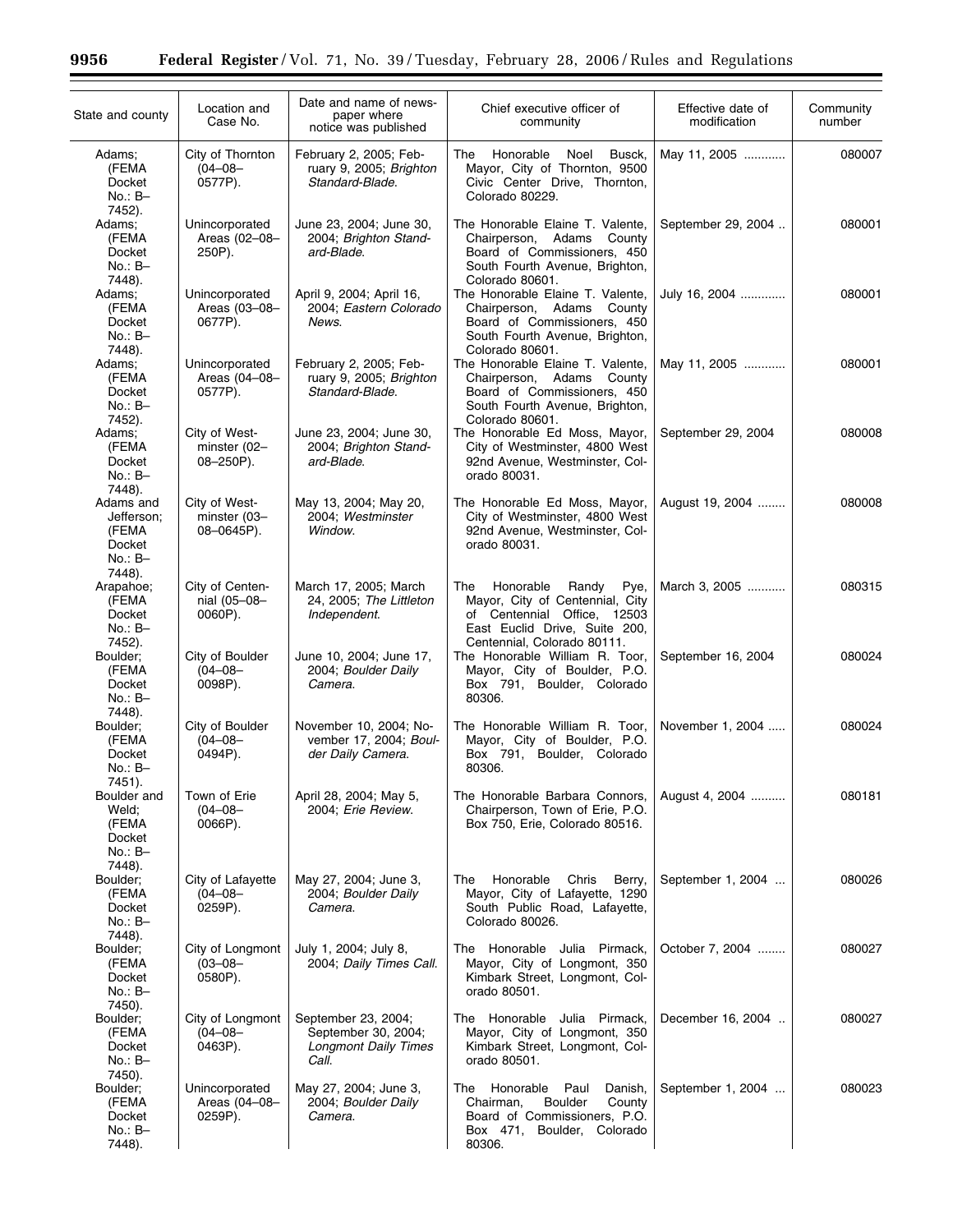| State and county                                                                   | Location and<br>Case No.                                    | Date and name of news-<br>paper where<br>notice was published         | Chief executive officer of<br>community                                                                                                                                  | Effective date of<br>modification | Community<br>number |
|------------------------------------------------------------------------------------|-------------------------------------------------------------|-----------------------------------------------------------------------|--------------------------------------------------------------------------------------------------------------------------------------------------------------------------|-----------------------------------|---------------------|
| Boulder;<br>(FEMA<br>Docket<br>$No.: B-$<br>7450).                                 | Unincorporated<br>Areas (04-08-<br>0580P).                  | July 1, 2004; July 8,<br>2004; Daily Times Call.                      | The<br>Honorable<br>Paul<br>Danish,<br><b>Boulder</b><br>Chairman,<br>County<br>Board of Commissioners, P.O.<br>Box 471, Boulder,<br>Colorado<br>80306.                  | October 7, 2004                   | 080023              |
| Boulder;<br>(FEMA<br>Docket<br>$No.: B-$<br>7451).                                 | Unincorporated<br>Areas (04-08-<br>0494P).                  | November 10, 2004; No-<br>vember 17, 2004; Boul-<br>der Daily Camera. | Honorable<br>The<br>Paul<br>Danish,<br><b>Boulder</b><br>County<br>Chairman,<br>Board of Commissioners, P.O.<br>Box 471, Boulder, Colorado<br>80306.                     | November 1, 2004                  | 080023              |
| Broomfield;<br>(FEMA<br>Docket<br>$No.: B-$<br>7448).                              | City and County<br>of Broomfield<br>$(03 - 08 -$<br>0022P). | May 5, 2004; May 12,<br>2004; Broomfield Enter-<br>prise.             | The Honorable Karen Stuart,<br>Mayor, City and County of<br>Broomfield, One DesCombes<br>Broomfield,<br>Colorado<br>Drive,<br>80020.                                     | August 25, 2004                   | 085073              |
| Broomfield;<br>(FEMA<br>Docket<br>$No.: B-$<br>7448).                              | City and County<br>of Broomfield<br>$(04 - 08 -$<br>0259P). | May 26, 2004; June 2,<br>2004; Broomfield Enter-<br>prise.            | Honorable Karen Stuart,<br>The<br>Mayor, City and County of<br>Broomfield, One DesCombes<br>Colorado<br>Drive,<br>Broomfield,<br>80020.                                  | September 1, 2004                 | 085073              |
| <b>Broomfield</b><br>and Jeffer-<br>son;<br>(FEMA<br>Docket<br>$No.: B-$<br>7448). | City and County<br>of Broomfield<br>$(02-08-447P)$ .        | June 9, 2004; June 16,<br>2004; Broomfield Enter-<br>prise.           | The Honorable Karen Stuart,<br>Mayor, City and County of<br>Broomfield, One DesCombes<br>Drive,<br>Broomfield,<br>Colorado<br>80020.                                     | September 15, 2004                | 085073              |
| <b>Broomfield</b><br>and Jeffer-<br>son;<br>(FEMA<br>Docket<br>$No.: B-$<br>7448). | City of West-<br>minster (02-<br>08-447P).                  | June 9, 2004; June 16,<br>2004; Broomfield Enter-<br>prise.           | The Honorable Ed Moss, Mayor,<br>City of Westminster, 4800 West<br>92nd Avenue, Westminster, Col-<br>orado 80031.                                                        | September 15, 2004                | 080008              |
| Denver;<br>(FEMA<br>Docket<br>$No.: B-$<br>7452).                                  | City and County<br>of Denver (04-<br>08-0657P).             | March 23, 2005; March<br>30, 2005; Rocky Moun-<br>tain News.          | The<br>Honorable<br>John<br>W.<br>Hickenlooper, Mayor, City and<br>County of Denver, 1437 Ban-<br>nock Street, Suite 350, Denver,<br>Colorado 80202.                     | February 23, 2005                 | 080046              |
| Douglas:<br>(FEMA<br>Docket<br>No.: B-<br>7448).                                   | Unincorporated<br>Areas (03-08-<br>0425P).                  | April 22, 2004; April 29,<br>2004; Douglas County<br>News Press.      | The Honorable James R. Sullivan,<br>Chairman,<br>Douglas<br>County<br>Board of Commissioners, 100<br>Third Street, Castle Rock, Colo-<br>rado 80104.                     | July 29, 2004                     | 080049              |
| Douglas;<br>(FEMA<br>Docket<br>No.: B-<br>7452).                                   | Unincorporated<br>Areas (04-08-<br>0696P).                  | March 3, 2005; March 10,<br>2005; Douglas County<br>News-Press.       | The Honorable Walter M. Maxwell,   February 17, 2005<br>Douglas<br>County<br>Chairman,<br>Board of Commissioners, 100<br>Third Street, Castle Rock, Colo-<br>rado 80104. |                                   | 080049              |
| Douglas;<br>(FEMA<br>Docket<br>No.: B-<br>7452).                                   | Unincorporated<br>Areas (04-08-<br>0022P).                  | March 31, 2005; April 7,<br>2005; Douglas County<br>News-Press.       | The Honorable Walter M. Maxwell,<br>Chairman,<br>Douglas<br>County<br>Board of Commissioners, 100<br>Third Street, Castle Rock, Colo-<br>rado 80104.                     | March 21, 2005                    | 080049              |
| El Paso;<br>(FEMA<br><b>Docket</b><br>No.: B-<br>7448).                            | City of Colorado<br>Springs (03-<br>08-0229P).              | May 27, 2004; June 3,<br>2004; The Gazette.                           | The Honorable<br>Lionel Rivera,<br>Colorado<br>City<br>of<br>Mayor,<br>Springs, P.O. Box 1575, Colo-<br>rado Springs, Colorado 80901.                                    | September 2, 2004                 | 080060              |
| El Paso;<br>(FEMA<br>Docket<br>No.: B-<br>7450).                                   | City of Colorado<br>Springs (04-<br>08-0314P).              | September 23, 2004;<br>September 30, 2004;<br>The Gazette.            | The Honorable<br>Lionel Rivera,<br>Mayor,<br>City<br>of<br>Colorado<br>Springs, P.O. Box 1575, Colo-<br>rado Springs, Colorado 80901.                                    | December 30, 2004                 | 080060              |
| El Paso;<br>(FEMA<br>Docket<br>No.: B-<br>7450).                                   | City of Colorado<br>$(03 - 08 -$<br>0689P).                 | July 1, 2004; July 8,<br>2004; The Gazette.                           | The Honorable<br>Lionel Rivera,<br>City<br>of<br>Colorado<br>Mayor,<br>Springs, P.O. Box 1575, Colo-<br>rado Springs, Colorado 80901.                                    | October 7, 2004                   | 080060              |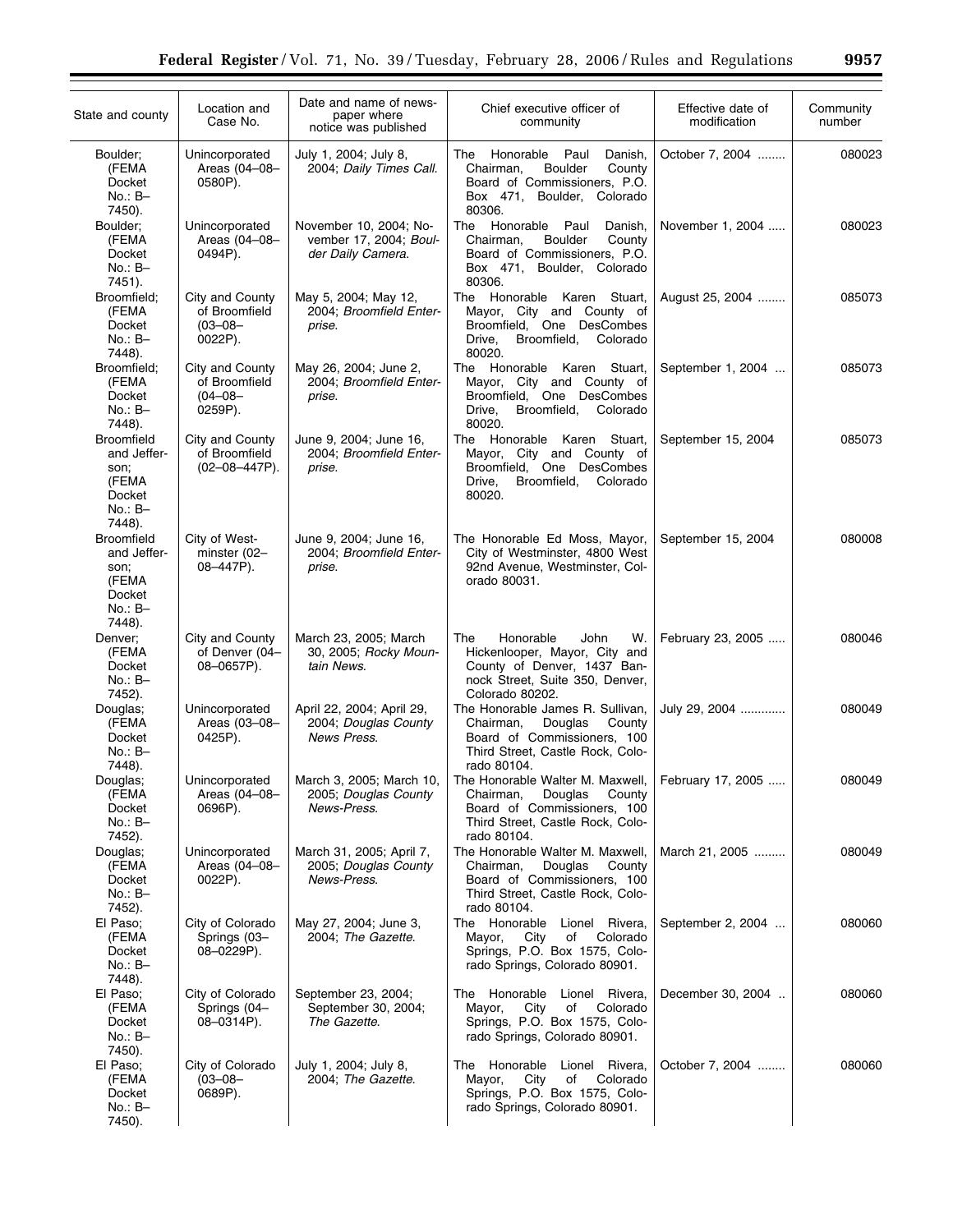÷.

| State and county                                   | Location and<br>Case No.                       | Date and name of news-<br>paper where<br>notice was published            | Chief executive officer of<br>community                                                                                                                          | Effective date of<br>modification | Community<br>number |
|----------------------------------------------------|------------------------------------------------|--------------------------------------------------------------------------|------------------------------------------------------------------------------------------------------------------------------------------------------------------|-----------------------------------|---------------------|
| El Paso;<br>(FEMA<br>Docket<br>$No.: B-$<br>7450). | City of Colorado<br>Springs (04-<br>08-0434P). | August 26, 2004; Sep-<br>tember 2, 2004; The<br>Gazette.                 | The Honorable Lionel Rivera,<br>City<br>οf<br>Colorado<br>Mayor,<br>Springs, P.O. Box 1575, Colo-<br>rado Springs, Colorado 80901.                               | December 2, 2004                  | 080060              |
| El Paso;<br>(FEMA<br>Docket<br>$No.: B-$<br>7448). | Town of Green<br>Mountain (04-<br>08-0136P).   | April 8, 2004; April 15,<br>2004; The Gazette<br>Falls.                  | The Honorable Richard Bratton,<br>Mayor, Town of Green Moun-<br>tain, P.O. Box 524, Green<br>Mountain Falls, CO 80819.                                           | July 15, 2004                     | 080062              |
| El Paso;<br>(FEMA<br>Docket<br>$No.: B-$<br>7448). | City of Manitou<br>Springs (04-<br>08-0013P).  | June 10, 2004; Pikes<br>Peak Bulletin.                                   | The Honorable Marcy Morrison,<br>Mayor, City of Manitou Springs,<br>606 Manitou Avenue, Manitou<br>Springs, Colorado 80829.                                      | May 12, 2004                      | 080063              |
| El Paso;<br>(FEMA<br>Docket<br>$No.: B-$<br>7448). | Unincorporated<br>Areas (03-08-<br>0318P).     | April 28, 2004; May 5,<br>2004; El Paso County<br>News.                  | The Honorable Chuck Brown,<br>Chair, El Paso County, Board of<br>Commissioners,<br>27<br>East<br>Vermijo<br>Colorado<br>Avenue,<br>Springs, Colorado 80903-2208. | April 9, 2004                     | 080059              |
| El Paso:<br>(FEMA<br>Docket<br>$No.: B-$<br>7450). | Unincorporated<br>Areas (03-08-<br>0689P).     | July 1, 2004; July 8,<br>2004; The Gazette.                              | The Honorable Chuck Brown,<br>Chair, El Paso County, Board of<br>Commissioners,<br>27<br>East<br>Vermijo<br>Avenue,<br>Colorado<br>Springs, Colorado 80903-2208. | October 7, 2004                   | 080059              |
| El Paso:<br>(FEMA<br>Docket<br>No.: B-<br>7450).   | Unincorporated<br>Areas (03-08-<br>0062P).     | August 11, 2004; August<br>18, 2004; El Paso<br>County News.             | The Honorable Chuck Brown.<br>Chair, El Paso County, Board of<br>Commissioners,<br>27<br>East<br>Vermijo<br>Avenue,<br>Colorado<br>Springs, Colorado 80903-2208. | November 18, 2004                 | 080059              |
| El Paso;<br>(FEMA<br>Docket<br>$No.: B-$<br>7450). | Unincorporated<br>Areas (04-08-<br>0114P).     | September 22, 2004;<br>September 29, 2004; El<br>Paso County News.       | The Honorable Chuck Brown,<br>Chair, El Paso County, Board of<br>Commissioners,<br>27<br>East<br>Vermijo<br>Colorado<br>Avenue,<br>Springs, Colorado 80903-2208. | December 29, 2004                 | 080059              |
| El Paso;<br>(FEMA<br>Docket<br>$No.: B-$<br>7451). | Unincorporated<br>Areas (04-08-<br>0587P).     | November 10, 2004; No-<br>vember 17, 2004; El<br>Paso County News.       | The Honorable Chuck Brown,<br>Chair, El Paso County, Board of<br>Commissioners,<br>27<br>East<br>Vermijo<br>Colorado<br>Avenue,<br>Springs, Colorado 80903-2208. | February 16, 2005                 | 080059              |
| El Paso;<br>(FEMA<br>Docket<br>No.: B-<br>7451).   | Unincorporated<br>Areas (04-08-<br>0427P).     | January 19, 2005; Janu-<br>ary 26, 2005; El Paso<br>County News.         | The Honorable Chuck Brown,<br>Chair, El Paso County, Board of<br>Commissioners.<br>27<br>East<br>Colorado<br>Vermijo<br>Avenue,<br>Springs, Colorado 80903-2208. | April 27, 2005                    | 080059              |
| El Paso;<br>(FEMA<br>Docket<br>No.: B-<br>7452).   | Unincorporated<br>Areas (04-08-<br>0519P).     | February 2, 2005; Feb-<br>ruary 9, 2005; El Paso<br>County News.         | The Honorable Chuck Brown,<br>Chairman, El Paso County,<br>Board of Commissioners, 27<br>East Vermijo Avenue, Colorado<br>Springs, Colorado 80903-2208.          | May 11, 2005                      | 080059              |
| El Paso;<br>(FEMA<br>Docket<br>No.: B-<br>7452).   | Unincorporated<br>Areas (04-08-<br>0709P).     | February 9, 2005; Feb-<br>ruary 16, 2005; El Paso<br><b>County News.</b> | The Honorable Chuck Brown,<br>Chairman, El Paso County,<br>Board of Commissioners, 27<br>East Vermijo Avenue, Colorado<br>Springs, Colorado 80903-2208.          | May 18, 2005                      | 080059              |
| Eagle;<br>(FEMA<br>Docket<br>No.: B-<br>7448).     | Town of Eagle<br>$(04 - 08 -$<br>0145P).       | May 27, 2004; June 3,<br>2004; Eagle Valley En-<br>terprise.             | The Honorable Roxie Deane,<br>Mayor, Town of Eagle, 200<br>Broadway,<br>Eagle<br>Colorado<br>81631.                                                              | September 2, 2004                 | 080238              |
| Eagle;<br>(FEMA<br>Docket<br>No.: B-<br>7448).     | Unincorporated<br>Areas (04-08-<br>0145P).     | May 27, 2004; June 3,<br>2004; Eagle Valley En-<br>terprise.             | The Honorable Michael Gallagher,<br>Chairman, Eagle County, Board<br>of Commissioners, P.O. Box<br>850 Eagle, Colorado 81631.                                    | September 2, 2004                 | 080051              |
| Gilpin;<br>(FEMA<br>Docket<br>No.: B-<br>7452).    | City of Black<br>Hawk (04-08-<br>0333P).       | March 18, 2005; March<br>25, 2005; Weekly Reg-<br>ister Call.            | The Honorable Kathryn Eccker,<br>Mayor, City of Black Hawk, P.O.<br>Box 17, Black Hawk, Colorado<br>80422.                                                       | June 24, 2005                     | 080076              |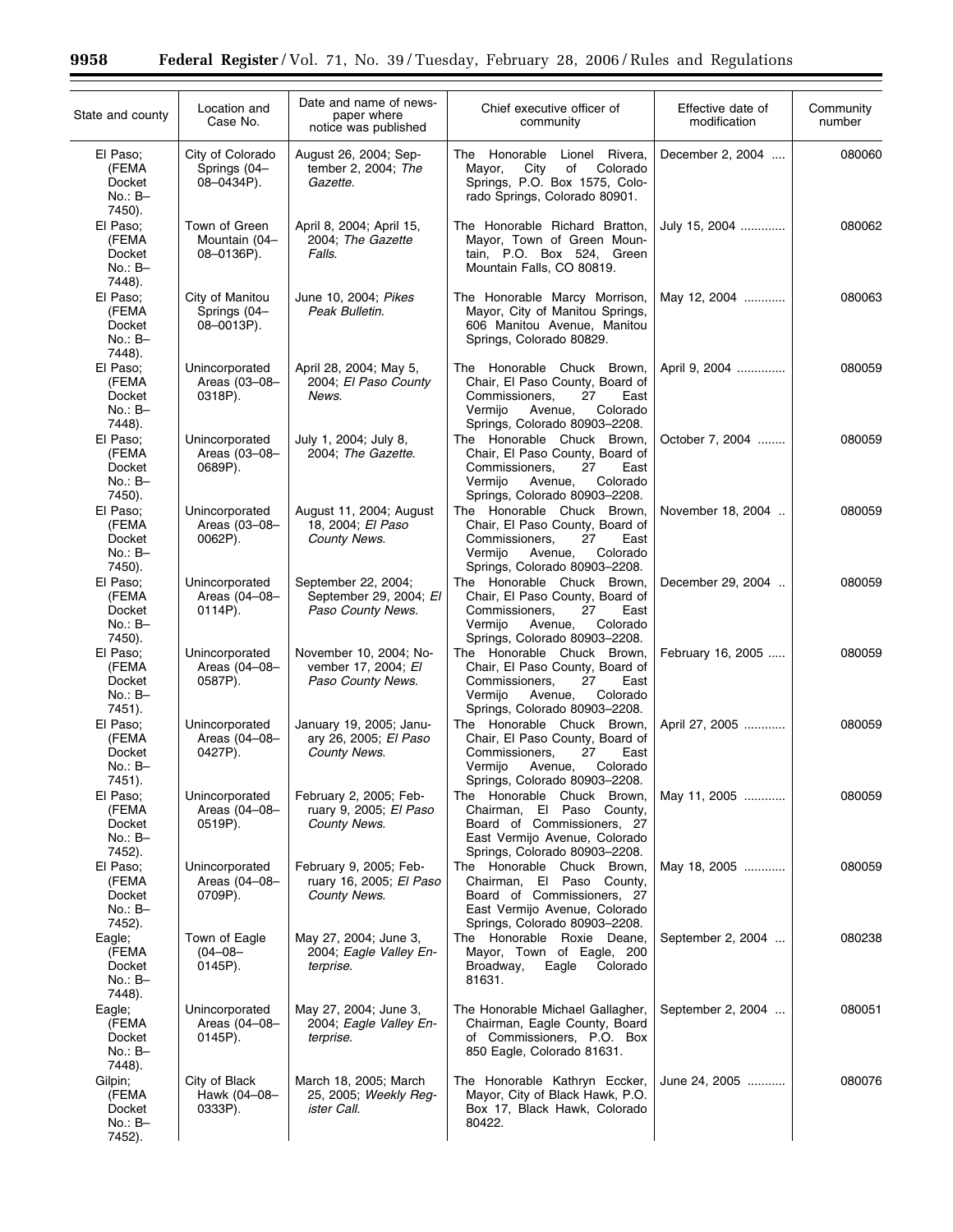| State and county                                                     | Location and<br>Case No.                                  | Date and name of news-<br>paper where<br>notice was published         | Chief executive officer of<br>community                                                                                                                             | Effective date of<br>modification | Community<br>number |
|----------------------------------------------------------------------|-----------------------------------------------------------|-----------------------------------------------------------------------|---------------------------------------------------------------------------------------------------------------------------------------------------------------------|-----------------------------------|---------------------|
| Jefferson;<br>(FEMA<br>Docket<br>No.: B-<br>7452).                   | City of Lakewood<br>$(05 - 08 -$<br>0126P).               | March 24, 2005; March<br>31, 2005; The Lake-<br>wood Sentinel.        | The Honorable Steve Burkholder,<br>Mayor, City of Lakewood, Lake-<br>wood Civic Center, South 480<br>South Allison Parkway, Lake-<br>wood, Colorado 80226.          | February 22, 2005                 | 085075              |
| Summit;<br>(FEMA<br>Docket<br>$No.: B-$<br>7450).                    | Town of<br>Breckenridge<br>$(04 - 08 -$<br>0049P).        | July 9, 2004; July 16,<br>2004; Summit County<br>Journal.             | Honorable<br>Ernie<br>The<br>Blake,<br>Mayor, Town of Breckenridge,<br>Ski<br>150<br>Hill<br>Road,<br>Breckenridge, Colorado 80424.                                 | October 15, 2004                  | 080172              |
| Summit:<br>(FEMA<br>Docket<br>No.: B-<br>7450).                      | Unincorporated<br>Areas (02-08-<br>$0102P$ ).             | July 16, 2004; July 23,<br>2004 Summit County<br>Journal.             | The Honorable Bill Wallace, Chair-<br>man, Summit County, Board of<br>Commissioners, County Court-<br>house,<br>P.O.<br>Box<br>68,<br>Breckenridge, Colorado 80424. | October 22, 2004                  | 080290              |
| Weld; (FEMA<br>Docket<br>$No.: B-$<br>7450).                         | Town of Fire-<br>stone (04-08-<br>0410P).                 | October 6, 2004; October<br>13, 2004; Farmer and<br>Miner.            | The Honorable Michael Simone,<br>Mayor, Town of Firestone, 151<br>Grant Avenue, Firestone, Colo-<br>rado 80520.                                                     | January 12, 2005                  | 080241              |
| Weld; (FEMA<br>Docket<br>No.: B-<br>7450).                           | Town of Fred-<br>erick (04-08-<br>0410P).                 | October 6, 2004; October<br>13, 2004; Farmer and<br>Miner.            | Honorable<br>The<br>Eric Doering,<br>Mayor, Town of Frederick, 401<br>Locust Street, Frederick, Colo-<br>rado 80530.                                                | January 12, 2005                  | 080244              |
| Weld; (FEMA<br>Docket<br>$No.: B-$<br>7450).                         | Unincorporated<br>Areas (04-08-<br>0410P).                | October 6, 2004; October<br>13, 2004; Farmer and<br>Miner.            | The Honorable Robert D. Masden,<br>Chair, Weld County, Board of<br>Commissioners, P.O. Box 758,<br>Greeley, Colorado 80632.                                         | January 12, 2005                  | 080266              |
| Weld; (FEMA<br>Docket<br>$No.: B-$<br>7451).                         | Town of Windsor<br>$(04 - 08 -$<br>0430P).                | November 26, 2004; De-<br>cember 3, 2004; Wind-<br>sor Daily Tribune. | The Honorable Edward Starck,<br>Mayor, Town of Windsor, 301<br>Walnut Street, Windsor, Colo-<br>rado 80550.                                                         | March 4, 2005                     | 080264              |
| Connecticut:<br>Fairfield;<br>(FEMA<br>Docket<br>$No.: G-$<br>7452). | Town of Green-<br>wich $(05 - 01 -$<br>0130P).            | March 3, 2005; March 10,<br>2005; Greenwich Times.                    | The Honorable Jim Lash, First Se-<br>lectman, Town of Greenwich,<br>Town Hall, 101 Field Point<br>Road, Greenwich, Connecticut<br>06830.                            | February 7, 2005                  | 090008              |
| New London;<br>(FEMA<br>Docket<br>$No.: B-$<br>7452).                | City of New Lon-<br>don (05-01-<br>0174P).                | May 12, 2005; May 19,<br>2005; The Day.                               | Mr. Richard M. Brown, City Man-<br>ager, City of New London, 181<br>State Street, New London, Con-<br>necticut 06320.                                               | April 19, 2005                    | 090100              |
| Florida:<br>Broward:<br>(FEMA<br>Docket<br>No.: B-                   | City of Hallan-<br>dale Beach<br>$(05 - 004 -$<br>0018P). | March 24, 2005; March<br>31, 2005; Sun Sentinel.                      | Joy Cooper,<br>Honorable<br>The<br>Mayor, City of Hallandale<br>Beach, 400 South Federal High-<br>way, Hallandale Beach, Florida                                    | March 9, 2005                     | 125110              |
| 7452).<br>Sarasota;<br>(FEMA<br>Docket<br>$No.; B-$<br>7450).        | City of Sarasota<br>$(04 - 04 -$<br>A194P).               | July 15, 2004; July 22,<br>2004; Sarasota Herald-<br>Tribune.         | 33009.<br>Mr. Michael A. McNees, City Man-<br>ager, City of Sarasota, 1565<br>First Street, Sarasota, Florida<br>34236.                                             | June 24, 2004                     | 125150              |
| Idaho:<br>Ada; (FEMA<br>Docket<br>No.: B-<br>7450).                  | Unincorporated<br>Areas (04-10-<br>0213P).                | August 19, 2004; August<br>26, 2004; Idaho States-<br>man.            | The Honorable Judy Peavey-Derr,<br>Chairman, Ada County, Board<br>Commissioners,<br>County<br>οf<br>Courthouse, 200 West Front<br>Street, Boise, Idaho 83702.       | November 26, 2004                 | 160001              |
| Ada; (FEMA<br>Docket<br>No.: B-<br>7450).                            | Unincorporated<br>Areas (04-10-<br>0379P).                | September 2, 2004; Sep-<br>tember 9, 2004; Idaho<br>Statesman.        | The Honorable Judy Peavey-Derr,<br>Chairman, Ada County Board of<br>Commissioners, County Court-<br>house, 200 West Front Street,<br>Boise, Idaho 83702.            | December 9, 2004                  | 160001              |
| Ada; (FEMA<br>Docket<br>No.: B-<br>7452).                            | Unincorporated<br>Areas (04-10-<br>0520P).                | March 24, 2005; March<br>31, 2005; The Idaho<br>Statesman.            | The Honorable Judy Peavey-Derr,<br>Chairman, Ada County, Board<br>of Commissioners, 200 West<br>Front Street, Boise,<br>Idaho<br>83702.                             | June 30, 2005                     | 160001              |
| Illinois:                                                            |                                                           |                                                                       |                                                                                                                                                                     |                                   |                     |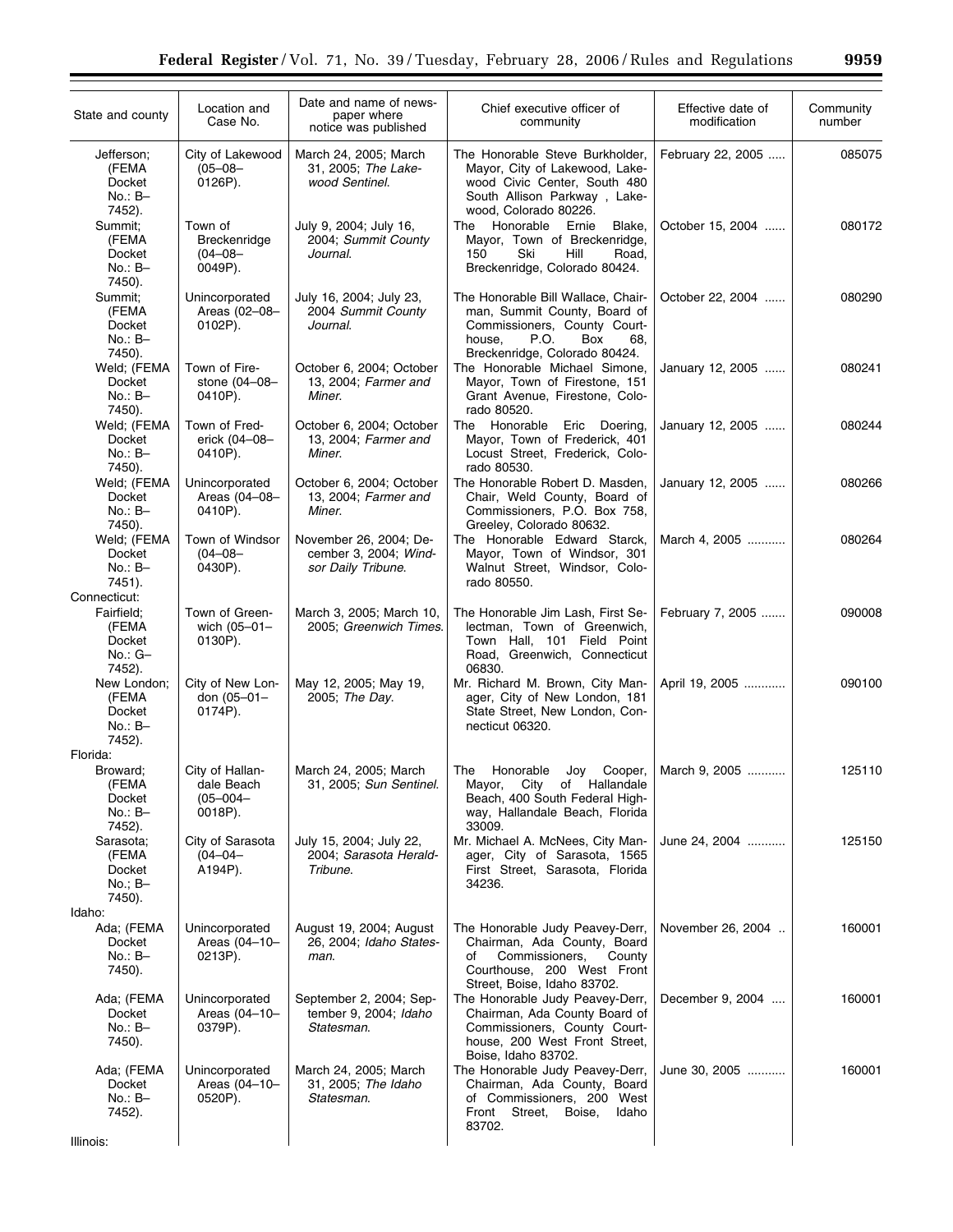۲

| State and county                                               | Location and<br>Case No.                              | Date and name of news-<br>paper where<br>notice was published                     | Chief executive officer of<br>community                                                                                                             | Effective date of<br>modification | Community<br>number |
|----------------------------------------------------------------|-------------------------------------------------------|-----------------------------------------------------------------------------------|-----------------------------------------------------------------------------------------------------------------------------------------------------|-----------------------------------|---------------------|
| Cook; (FEMA<br>Docket<br>$No.: B-$<br>7452).                   | City of Hickory<br>Hills (05-005-<br>0128P).          | April 21, 2005; April 28,<br>2005; Daily Southtown.                               | The Honorable Michael Howley,<br>Mayor, City of Hickory Hills,<br>8652 West 95th Street, Hickory<br>Hills, Illinois 60457.                          | March 28, 2005                    | 170103              |
| Cook; (FEMA<br>Docket<br>$No.: B-$                             | Village of Justice<br>$(05 - 05 -$<br>0128O).         | April 21, 2005; April 28,<br>2005; Daily Southtown.                               | The Honorable Melvin D. Van<br>Allen, Village President, Village<br>of Justice, 7800 South Archer                                                   | March 28, 2005                    | 170112              |
| 7452).<br>Madison;<br>(FEMA<br>Docket<br>$No.: B-$<br>7452).   | City of Highland<br>$(05 - 05 -$<br>0534P).           | March 24, 2005; March<br>31, 2005; The Highland<br>News Leader.                   | Road, Justice, Illinois 60458.<br>The Honorable Bob Bowman,<br>Mayor, City of Highland, P.O.<br>Box 218, Highland,<br>Illinois<br>62249.            | April 4, 2005                     | 170445              |
| Indiana: Hamilton;<br>(FEMA Docket<br>No.: B-7452).            | Town of West-<br>field (05-05-<br>0417P).             | March 22, 2005; March<br>29, 2005; The<br>Noblesville Ledger.                     | The Honorable Teresa Otis Skel-<br>ton, Town Council President,<br>Town of Westfield, 130 Penn<br>Street, Westfield, Indiana 46074.                 | March 10, 2005                    | 180083              |
| lowa:<br>Johnson;<br>(FEMA<br>Docket<br>$No.: B-$<br>7452).    | City of Coralville<br>$(05 - 07 -$<br>0424P).         | May 12, 2005; May 19,<br>2005; Iowa City Press-<br>Citizen.                       | Fausett,<br>Honorable<br>Jim<br>The<br>Mayor, City of Carolville, 1512<br>Seventh Street, Coralville, Iowa<br>52241.                                | April 25, 2005                    | 190169              |
| Linn; (FEMA<br>Docket<br>$No.: B-$<br>7451).                   | City of Cedar<br>Rapids (04-<br>07-A097P).            | October 14, 2004; Octo-<br>ber 21, 2004; Cedar<br>Rapids Gazette.                 | The Honorable Paul D. Pate,<br>Mayor, City of Cedar Rapids,<br>City Hall, Third Floor, 50 Sec-<br>ond Avenue Bridge, Cedar Rap-<br>ids, Iowa 52401. | September 21, 2004                | 190187              |
| Linn; (FEMA<br>Docket<br>$No.: B-$<br>7451).                   | City of Marion<br>$(04 - 07 -$<br>A097P).             | October 14, 2004; Octo-<br>ber 21, 2004; Cedar<br>Rapids Gazette.                 | The Honorable John Nieland,<br>Mayor, City of Marion, 1100<br>Eighth Avenue, Marion, Iowa<br>52302.                                                 | September 21, 2004                | 190191              |
| Kentucky:<br>Warran; (FEMA<br>Docket No.: B-<br>7452).         | City of Bowling<br>Green (04-04-<br>A310P).           | March 23, 2005; March<br>30, 2005; Park City<br>Daily News.                       | The Honorable Sandy Jones,<br>Mayor, City of Bowling Green,<br>1001 College Street, Bowling<br>Green, Kentucky 42102-0430.                          | March 9, 2005                     | 210219              |
| Michigan:<br>Macomb;<br>(FEMA<br>Docket<br>$No.: B-$<br>7452). | Township of<br>Macomb (05-<br>05-0281P).              | February 18, 2005; Feb-<br>ruary 25, 2005;<br><b>Macomb County Legal</b><br>News. | The Honorable John D. Brennan,<br>Township Supervisor, Macomb<br>Township,<br>54111<br><b>Broughton</b><br>Road, Macomb, Michigan 48042.            | January 12, 2005                  | 260445              |
| Macomb;<br>(FEMA<br>Docket<br>No.: B-                          | Township of<br>Washington<br>$(04 - 005 -$<br>A257P). | January 26, 2005; Feb-<br>ruary 2, 2005; The<br>Romeo Observer.                   | The Honorable Gary Kirsh, Super-<br>visor, Washington Township,<br>P.O. Box 940067, Washington,<br>Michigan 48094.                                  | January 18, 2005                  | 260447              |
| 7452).<br>Monroe;<br>(FEMA<br>Docket<br>No.: B-                | Town of Bedford<br>$(05 - 05 -$<br>0658P).            | May 5, 2005; May 12,<br>2005; The Monroe<br>Evening News.                         | Honorable Walt Wilburn,<br>The<br>Township Supervisor, Township<br>of Bedford, 8100<br>Jackman<br>Road, Box H, Temperance,                          | April 20, 2005                    | 260142              |
| 7452).<br>Missouri: Platte;<br>(FEMA Docket<br>No.: B-7452).   | City of Riverside<br>$(04 - 07 -$<br>A209P).          | March 24, 2005; March<br>31, 2005; The Land-<br>mark.                             | Michigan 48182.<br>Honorable Betty Burch,<br>The<br>Mayor, City of Riverside, 2950<br>Northwest Vivion Road, River-<br>side, Missouri 64150.        | March 2, 2005                     | 290296              |
| Montana:<br>Lincoln;<br>(FEMA<br>Docket<br>No.: B-             | City of Libby<br>$(04 - 08 -$<br>0419P).              | March 23, 2005; March<br>30, 2005; The Western<br>News.                           | The Honorable Anthony Berget,<br>Mayor, City of Libby, P.O. Box<br>1428, Libby, Montana 59923.                                                      | March 1, 2005                     | 300042              |
| 7462).<br>Lincoln;<br>(FEMA<br>Docket<br>No.: B-               | Unincorporated<br>Areas (04-08-<br>419P).             | March 23, 2005; March<br>30, 2005; The Western<br>News.                           | The Honorable Marianne Roose,<br>Chair, Lincoln County, Board of<br>Commissioners, 512 California<br>Avenue, Libby, Montana 59923.                  | March 1, 2005                     | 300157              |
| 7452).<br>Missoula;<br>(FEMA<br>Docket<br>No.: B-<br>7450).    | City of Missoula<br>$(04 - 08 -$<br>0371P).           | August 26, 2004; Sep-<br>tember 2, 2004; The<br>Missoulian.                       | Honorable<br>Mike<br>Kadas,<br>The<br>Mayor, City of Missoula, 435<br>Ryman Street, Missoula, Mon-<br>tana 59802.                                   | July 23, 2004                     | 300049              |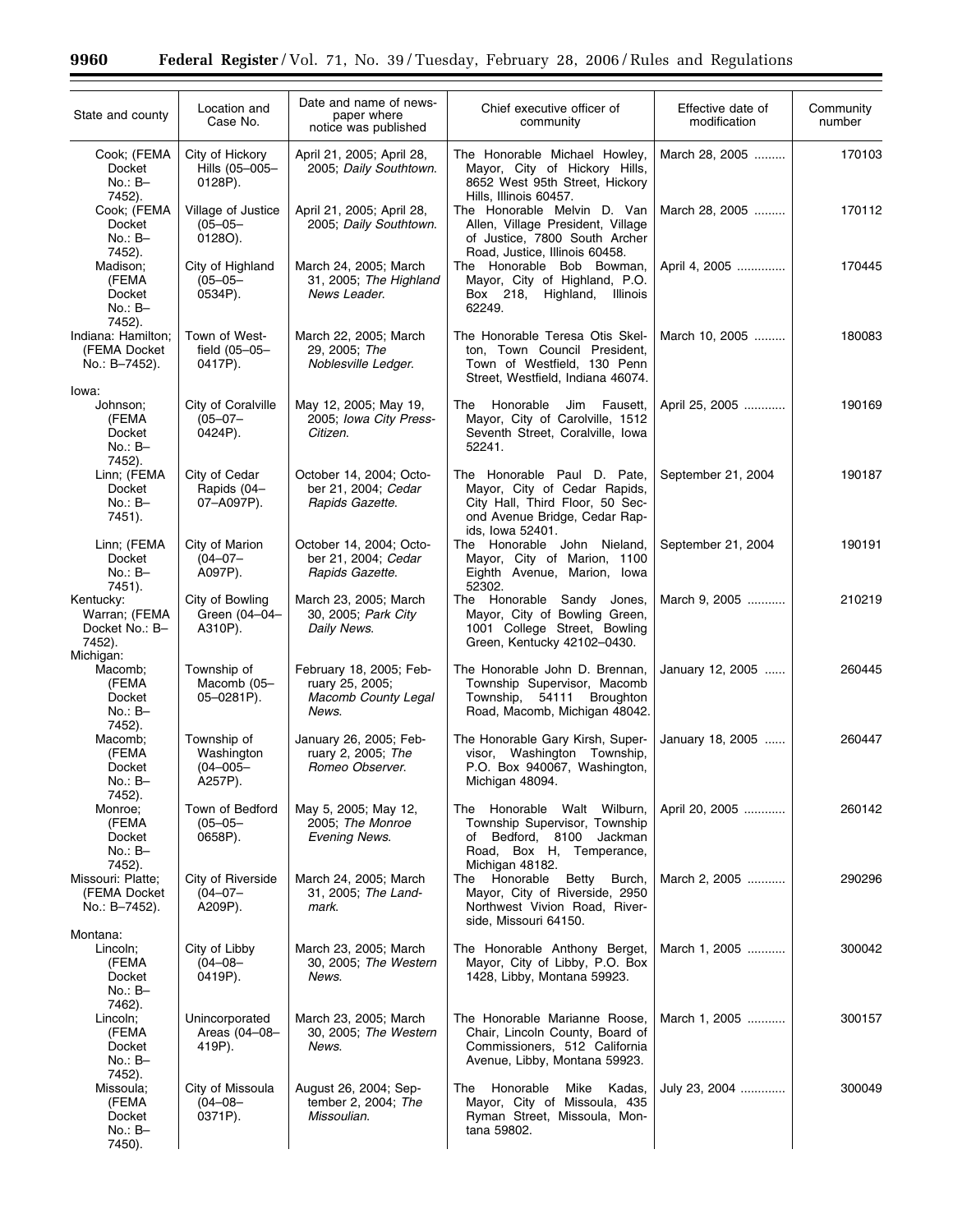| State and county                                                   | Location and<br>Case No.                     | Date and name of news-<br>paper where<br>notice was published                                  | Chief executive officer of<br>community                                                                                                                   | Effective date of<br>modification | Community<br>number |
|--------------------------------------------------------------------|----------------------------------------------|------------------------------------------------------------------------------------------------|-----------------------------------------------------------------------------------------------------------------------------------------------------------|-----------------------------------|---------------------|
| Missoula;<br>(FEMA<br>Docket<br>$No.: B-$<br>7450).<br>Nebraska:   | Unincorporated<br>Areas (04-08-<br>0371P).   | August 26, 2004; Sep-<br>tember 2, 2004; The<br>Missoulian.                                    | The Honorable Barbara Evans,<br>Missoula<br>County,<br>Chairman,<br>Board of Commissioners, 200<br>West Broadway, Missoula, Mon-<br>tana 59802.           | July 23, 2004                     | 300048              |
| Hall; (FEMA<br>Docket<br>$No.: B-$<br>7451).                       | City of Grand Is-<br>land (04-07-<br>A319P). | November 4, 2004; No-<br>vember 11, 2004;<br>Grand Island Inde-<br>pendent.                    | The Honorable Jay Vavricek,<br>Mayor, City of Grand Island,<br>P.O. Box 1968, Grand Island,<br>Nebraska 68802.                                            | October 19, 2004                  | 310103              |
| Hall; (FEMA<br>Docket<br>$No.: B-$<br>7451).                       | Unincorporated<br>Areas (04-07-<br>A319P).   | November 4, 2004; No-<br>vember 11, 2004;<br>Grand Island Inde-<br>pendent.                    | The Honorable Pamela E. Lan-<br>caster, Chair, Hall County,<br>Board of Supervisors, 2809<br>Apache Road, Grand Island,<br>Nebraska 68801.                | October 19, 2004                  | 310100              |
| Sarpy;<br>(FEMA<br>Docket<br>$No.: B-$<br>7452).                   | Unincorporated<br>Areas (04-07-<br>A507P).   | March 23, 2005; March<br>30, 2005; Bellevue<br>Leader.                                         | The Honorable Inez Boyd, Chair,<br>Sarpy County, Board of Com-<br>missioners, 1210 Golden Gate<br>Drive, Suite 1116, Papillion, Ne-<br>braska 68046-2894. | February 14, 2005                 | 310190              |
| Saunders:<br>(FEMA<br>Docket<br>$No.: B-$<br>7452).<br>Nevada:     | Unincorporated<br>Areas (04-07-<br>A507P).   | March 24, 2005; March<br>31, 2005; Wahoo News.                                                 | The Honorable Kenneth Kunci,<br>County<br>Chairman, Saunders<br>Board of Supervisors, 109 North<br>Nebraska<br>Railway,<br>Prague,<br>68050.              | February 14, 2005                 | 310195              |
| Elko; (FEMA<br>Docket<br>$No.: B-$<br>7450).                       | City of Elko (02-<br>09-1203P).              | July 22, 2004; July 29,<br>2004; Elko Daily Free<br>Press.                                     | Honorable<br>The<br>Michael<br>J.<br>Franzoia, Mayor, City of Elko,<br>1751 College Avenue, Elko, Ne-<br>vada 89801.                                      | October 28, 2004                  | 320010              |
| Independent<br>City;<br>(FEMA<br>Docket<br>$No.: B-$<br>7452).     | City of Carson<br>City (04-09-<br>1128P).    | April 7, 2005; April 14,<br>2005; Nevada Appeal.                                               | The Honorable Marv Teixeira,<br>Mayor, City of Carson City, 201<br>North Carson Street, Suite 1,<br>Carson City, Nevada 89701.                            | July 14, 2005                     | 320001              |
| Nye; (FEMA<br><b>Docket</b><br>$No.: B-$<br>7451).                 | Unincorporated<br>Areas (04-09-<br>0133P).   | November 4, 2004; No-<br>vember 11, 2004;<br>Tonopah Times Bo-<br>nanza and Goldfield<br>News. | The Honorable Henry Neth, Chair-<br>man, Nye County, Board of<br>Commissioners, P.O. Box 153,<br>Tonopah, Nevada 89049.                                   | November 8, 2004                  | 320018              |
| Washoe;<br>(FEMA<br>Docket<br>No.: B-<br>7452).<br>North Carolina: | City of Reno<br>$(04 - 09 -$<br>1534P).      | April 14, 2005; April 21,<br>2005; Reno Gazette-<br>Journal.                                   | The Honorable Robert Cashell,<br>Mayor, City of Reno, P.O. Box<br>1900, Reno, Nevada 89505.                                                               | July 21, 2005                     | 320020              |
| Dare; (FEMA<br>Docket<br>No.: B-<br>7452).                         | Unincorporated<br>Areas (04-04-<br>A520P).   | October 21, 2004; Octo-<br>ber 28, 2004; Coast-<br>land Times.                                 | The Honorable Warren Judge,<br>Chairman, Dare County, Board<br>of Commissioners, P.O. Box<br>1000, Manteo, North Carolina<br>27954.                       | October 14, 2004                  | 375348              |
| Dare; (FEMA<br>Docket<br>No.: B-<br>7452).                         | Unincorporated<br>Areas (05-04-<br>0985P).   | March 31, 2005; April 7,<br>2005; Coastland Times.                                             | The Honorable Warren Judge,<br>Chairman, Dare County, Board<br>of Commissioners, P.O. Box<br>1000, Manteo, North Carolina<br>27924.                       | March 15, 2005                    | 375348              |
| Durham;<br>(FEMA<br>Docket<br>No.: B-<br>7452).                    | Unincorporated<br>Areas (04-04-<br>A165P).   | April 7, 2005; April 14,<br>2005; The Herald Sun.                                              | Mr. Michael M. Ruffin, Durham<br>County, Manager, 200 East<br>Main Street, Second Floor, Dur-<br>ham, North Carolina 27701.                               | July 14, 2005                     | 370085              |
| Mecklenburg;<br>(FEMA<br>Docket<br>$No.: B-$<br>7452).             | City of Charlotte<br>$(04 - 04 -$<br>B034P). | April 14, 2005; April 21,<br>2005; Charlotte Ob-<br>server.                                    | The Honorable Patrick McCrory,<br>Mayor, City of Charlotte, 600<br>East Fourth Street, Charlotte,<br>North Carolina 28202.                                | July 21, 2005                     | 370159              |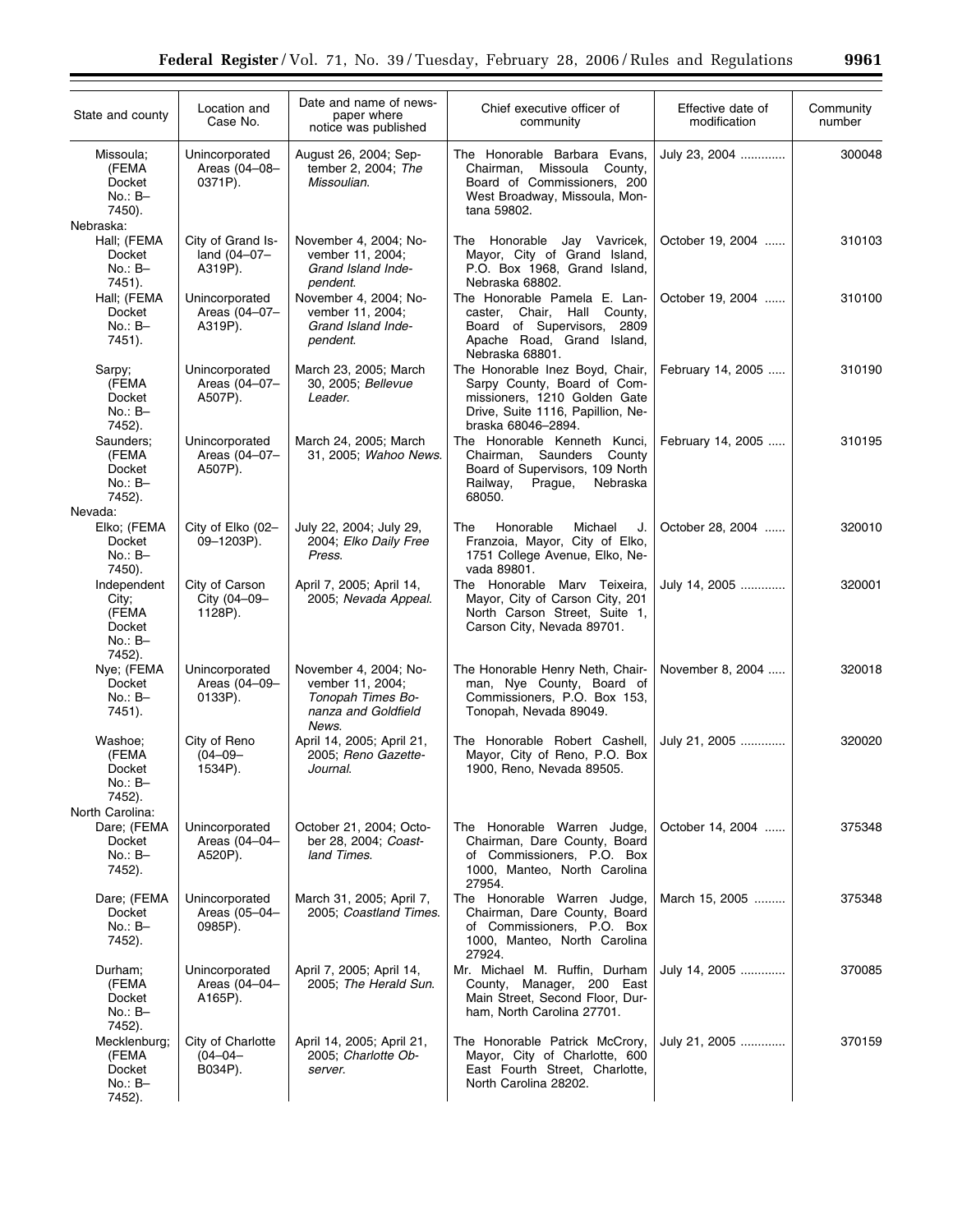٠

| State and county                                              | Location and<br>Case No.                    | Date and name of news-<br>paper where<br>notice was published                     | Chief executive officer of<br>community                                                                                                                                                      | Effective date of<br>modification | Community<br>number |
|---------------------------------------------------------------|---------------------------------------------|-----------------------------------------------------------------------------------|----------------------------------------------------------------------------------------------------------------------------------------------------------------------------------------------|-----------------------------------|---------------------|
| Mecklenburg;<br>(FEMA<br><b>Docket</b><br>$No.: B-$<br>7452). | Unincorporated<br>Areas, (04-<br>04-B034P). | April 14, 2005; April 21,<br>2005; Charlotte Ob-<br>server.                       | Mr. Harry L. Jones, Sr., County<br>Manager, Mecklenburg County,<br>Charlotte-Mecklenburg, Govern-<br>ment Center, 600 East Fourth<br>Street, 11th Floor, Charlotte,<br>North Carolina 28202. | July 21, 2005                     | 370158              |
| Rowan;<br>(FEMA<br>Docket<br>$No.: B-$<br>7448).              | City of Salisbury<br>$(03 - 04 - 575P)$ .   | April 15, 2004; April 22,<br>2004; Salisbury Post.                                | The Honorable Susan W. Kluttz,<br>Mayor, City of Salisbury, 217<br>South Main Street, Salisbury,<br>North Carolina 28144.                                                                    | July 22, 2004                     | 370215              |
| Ohio: Fairfield;<br>(FEMA Docket<br>No.: B-7451).             | Unincorporated<br>Areas (04-05-<br>A672P).  | December 9, 2004; De-<br>cember 16, 2004; Lan-<br>caster Eagle-County<br>Gazette. | The Honorable Judith K. Shupe,<br>Fairfield County Commissioner,<br>County Courthouse, 210 East<br>Main Street, Lancaster, Ohio<br>43130.                                                    | March 17, 2005                    | 390158              |
| Oklahoma: Okla-<br>homa; (FEMA<br>Docket No.: B-<br>7452).    | City of Oklahoma<br>City (05-06-<br>0201P). | March 23, 2005; March<br>30, 2005; The Journal<br>Record.                         | The Honorable Mick Cornett,<br>Mayor, City of Oklahoma City,<br>200 North Walker Avenue, Third<br>Floor, Oklahoma City, Okla-<br>homa 73102.                                                 | June 29, 2005                     | 405378              |
| Oregon:<br>Clackamas:<br>(FEMA Docket<br>No.: B-7452).        | Unincorporated<br>Areas (05-10-<br>0129P).  | May 5, 2005; May 12,<br>2005; The Oregonian.                                      | The Honorable Martha Schrader,<br>Chairperson, Clackamas Coun-<br>ty, Board of Commissioners,<br>2051 Kaen Road, Oregon City,<br>Oregon 97045.                                               | August 11, 2005                   | 415588              |
| Tennessee: Shel-<br>by; (FEMA<br>Docket No.: B-<br>7452).     | City of Memphis<br>$(04 - 04 -$<br>A797P).  | December 30, 2004; Jan-<br>uary 6, 2005; The<br>Commercial Appeal.                | The Honorable Dr. Willie W.<br>Herenton, Mayor, City of Mem-<br>phis, City Hall, 125 North Main<br>Street, Room 700, Memphis,<br>Tennessee 38103.                                            | December 15, 2004                 | 470177              |
| Texas:<br>Collin;<br>(FEMA<br>Docket<br>$No.: B-$             | City of Plano<br>$(04 - 06 -$<br>A213P).    | March 10, 2005; March<br>17, 2005; Plano Star<br>Courier.                         | The Honorable Pat Evans, Mayor,<br>City of Plano, P.O. Box 860358,<br>Plano, Texas 75086-0358.                                                                                               | February 25, 2005                 | 480140              |
| 7452).<br>Dallas;<br>(FEMA<br>Docket<br>$No.: B-$             | City of Garland<br>$(04 - 06 -$<br>A335P).  | April 29, 2005; May 5,<br>2005; Dallas Morning<br>News.                           | The Honorable Bob Day, Mayor,<br>City of Garland, 200 North Fifth<br>Street, Garland, Texas 75040.                                                                                           | July 28, 2005                     | 485471              |
| 7452).<br>Dallas:<br>(FEMA<br>Docket<br>$No.: B-$<br>7451).   | City of Richard-<br>son (04-06-<br>A201P).  | December 23, 2004; De-<br>cember 30, 2004; Dal-<br>las Morning News.              | Honorable<br>Gary<br>Slagel,<br>The<br>Mayor, City of Richardson, 411<br>West Arapaho Road, Richard-<br>son, Texas 75083.                                                                    | March 30, 2005                    | 480184              |
| Dallas;<br>(FEMA<br>Docket<br>No.: B-<br>7452).               | Town of Sunny-<br>vale (05-06-<br>0552P).   | April 14, 2005; April 21,<br>2005; The Mesquite<br>News.                          | The Honorable Jim Phaup, Mayor,<br>Town of Sunnyvale, 537 Long<br>Creek Road, Sunnyvale, Texas<br>75182.                                                                                     | July 21, 2005                     | 480188              |
| Denton;<br>(FEMA<br>Docket<br>$No.: B-$<br>7452).             | City of Denton<br>$(04 - 06 -$<br>A081P).   | April 13, 2005; April 20,<br>2005; Denton Record<br>Chronicle.                    | The Honorable Euline Brock,<br>Mayor, City of Denton, 215 East<br>McKinney Street, Denton, Texas<br>76201.                                                                                   | July 20, 2005                     | 480194              |
| Denton;<br>(FEMA<br>Docket<br>$No.: B-$<br>7452).             | Unincorporated<br>Areas (04-06-<br>A302P).  | April 14, 2005; April 21,<br>2005; Denton Record<br>Chronicle.                    | The Honorable Mary Horn, Denton<br>County Judge, Courthouse on<br>the Square, 110 West Hickory<br>Street, Second Floor, Denton,<br>Texas 76201-4168.                                         | July 21, 2005                     | 480774              |
| Midland;<br>(FEMA<br>Docket<br>$No.: B-$<br>7451).            | City of Midland<br>$(04 - 06 -$<br>A290P).  | January 20, 2005; Janu-<br>ary 27, 2005; Midland<br>Reporter Telegram.            | The Honorable Michael J. Canon<br>Mayor, City of Midland, 300<br>North Loraine, Midland, Texas<br>79702.                                                                                     | January 4, 2005                   | 480477              |
| Tarrant;<br>(FEMA<br>Docket<br>No.: B-<br>7452).              | City of Arlington<br>(04-06-A299P).         | April 14, 2005; April 21,<br>2005; Arlington Star-<br>Telegram.                   | The Honorable Robert Cluck,<br>M.D., Mayor, City of Arlington,<br>P.O. Box 90231, Arlington,<br>Texas 76004-3231.                                                                            | July 21, 2005                     | 485454              |